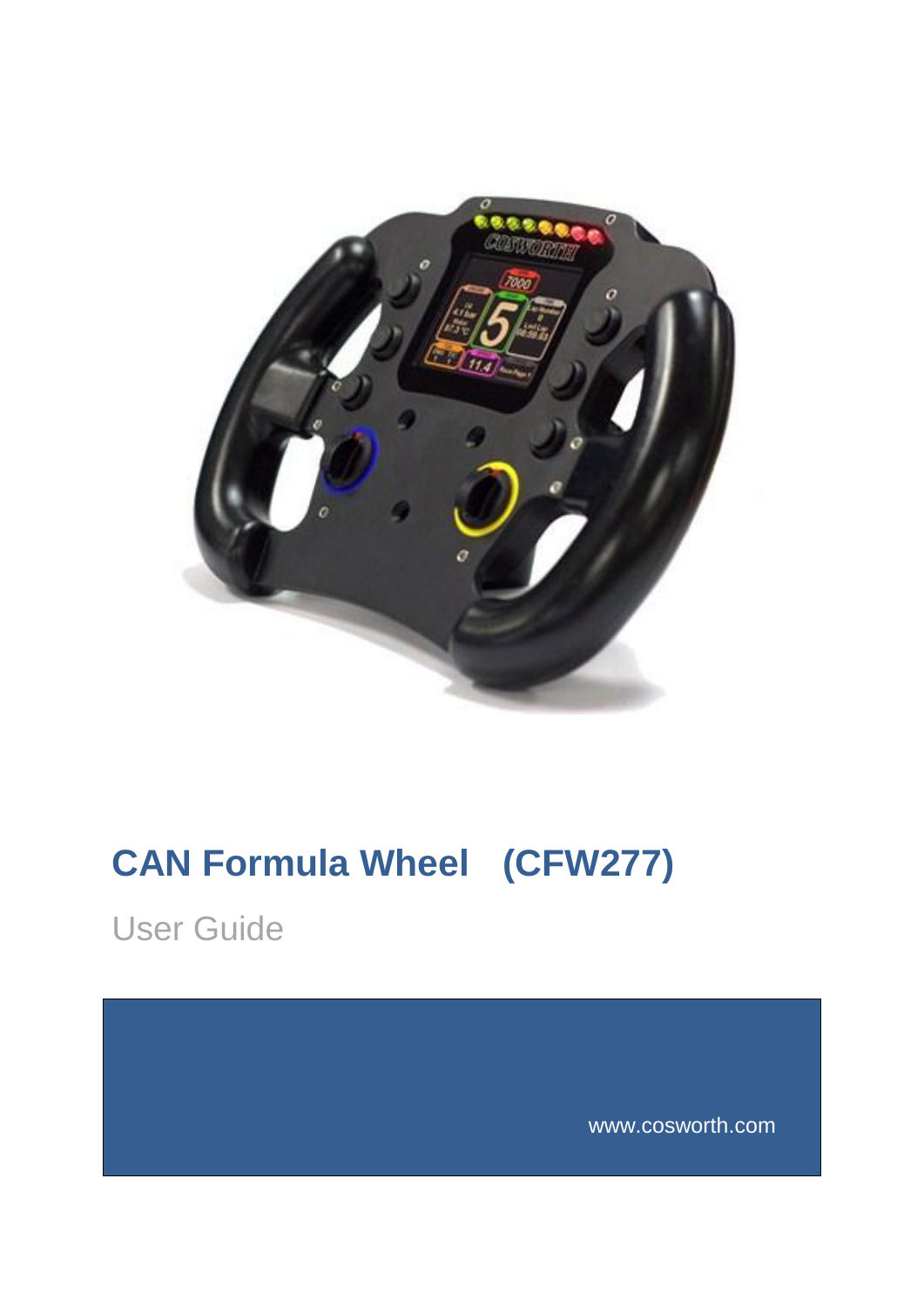### <span id="page-1-0"></span>**Contents**

|             | Message 0xc0 - Switch 1-8 Packet 11          |  |
|-------------|----------------------------------------------|--|
|             | Message 0xc1 - Analogue 1-2 Packet  12       |  |
|             | Message 0xc2 - CVW ONLY 1 Packet 12          |  |
|             | Message 0xc3 - CVW ONLY 2 Packet12           |  |
|             | Message 0xc4 - CVW ONLY 3 Packet12           |  |
| CAN Receive |                                              |  |
|             | Message 0x100 - Engine Speeds 1 13           |  |
|             |                                              |  |
|             | Message 0x110 - Engine Temps 113             |  |
|             | Message 0x118 - Engine Temps 2 13            |  |
|             | Message 0x128 - Engine Pressures 1 13        |  |
|             | Message 0x130 - Engine Pressures 2  14       |  |
|             | Message 0x138 - Steer and Shift Pressures14  |  |
|             | Message 0x160 - Engine CalPots 14            |  |
|             |                                              |  |
|             | Message 0x170 - Engine Speeds 2  15          |  |
|             |                                              |  |
|             | Message 0x180 - Engine BAP and FBW 16        |  |
|             |                                              |  |
|             | Message 0x190 - Engine Switch startes 17     |  |
|             |                                              |  |
|             | Message 0X1A8 - Dash Shift Lights & Alarms18 |  |
|             |                                              |  |
|             | Message 0x72F - Display & LED Intensity 19   |  |
|             |                                              |  |
|             |                                              |  |
|             |                                              |  |
|             |                                              |  |
|             |                                              |  |
|             |                                              |  |
|             |                                              |  |
|             |                                              |  |
|             |                                              |  |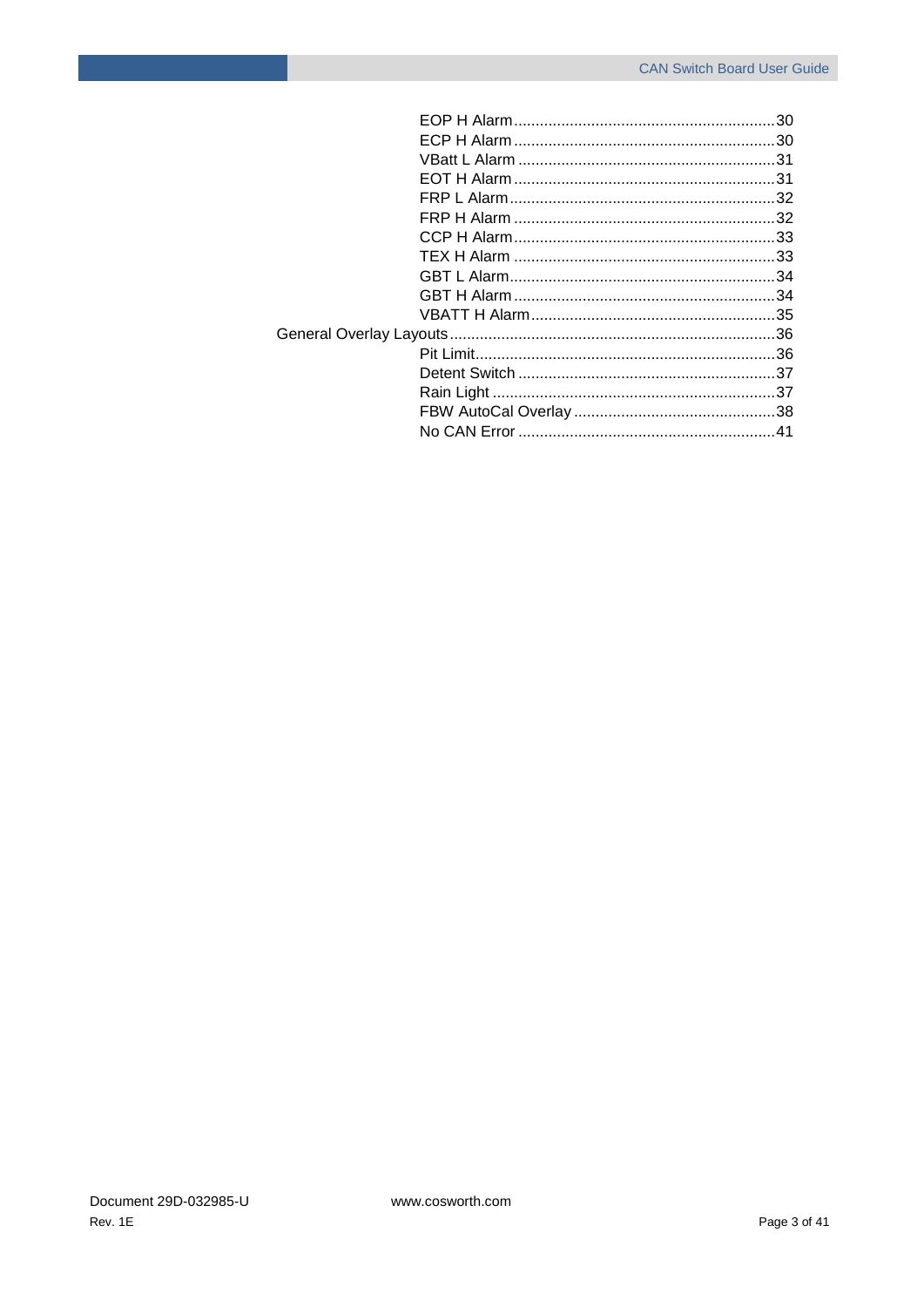### <span id="page-3-0"></span>**Introduction**

The Cosworth CFW277 is a 277mm diameter formula wheel for use in open and closed cockpit racing cars. Using Cosworth's experience in building F1 steering wheels, the CFW277 is constructed from aerospace grade Aluminium with moulded rubber grips – Manufactured using techniques developed for use in F1 steering wheels. It has a rich 3.5" sunlight viewable TFT display which boasts high graphical resolution at 320x240 QVGA with 64k colours making this one of the most powerful dash displays on the market. Paired with 8 clearly visible and configurable shift lights this is the perfect solution for a formula wheel.

There are 6 permanently fitted switches which have been ergonomically positioned for driver comfort and practicality. All switch states are available on CAN and 2 switches also have a direct electrical connection for switching non CAN devices such as radio push to talk function. There is an option to have two rotary switches fitted. The wheel comes with a professional sticker pack to allow the end user to easily mark the wheel up to their own specifications whilst maintaining the sharp, F1 visual attraction.

The CFW can be connected to the car via a coily cable, and has two low-cost connectors to keep the loom prices down. One connector is for the switches and power, the other for expansion to a paddle shift system.

The wheel has been designed to accept industry standard paddles including Cosworth, Shiftec and Hewland as standard but others may be compatible. The paddles are CAN based as well as directly being passed through to the system connector for direct electrical connections. Designed to be electrically robust, the CFW277 has reverse-battery, over-voltage and load dump protection built in.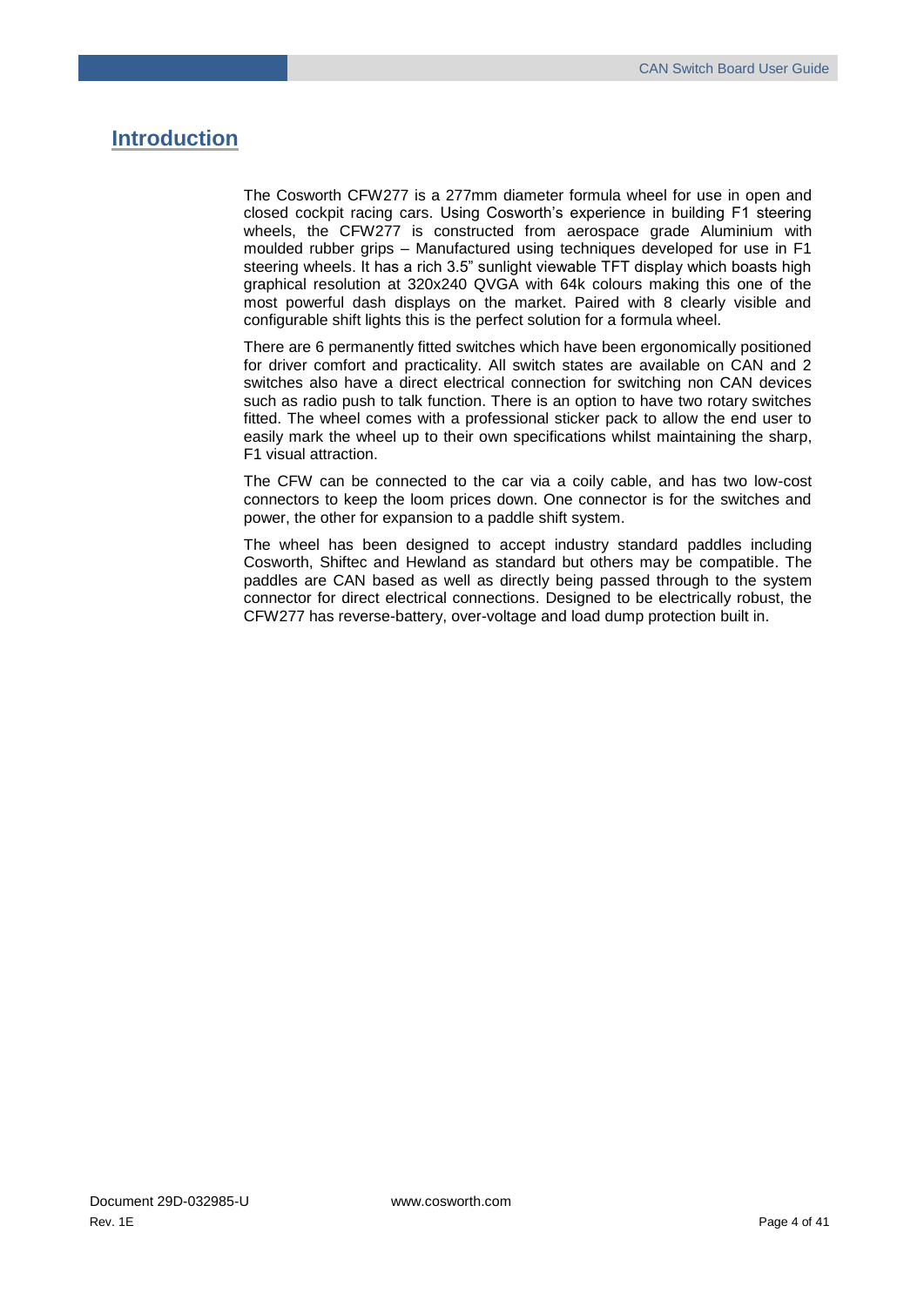### <span id="page-4-0"></span>**Specifications**

| <b>Technical Data</b>         |                                                     |
|-------------------------------|-----------------------------------------------------|
| Supply voltage                | 10-18V                                              |
| Supply current                | 230 <sub>m</sub> A                                  |
| Screen                        | a-Si TFT LCD 3.5"                                   |
| <b>Pixels</b>                 | 320 x 240 QVGA                                      |
| Viewable Area                 | 70.08 x 52.56mm                                     |
| <b>Switches</b>               | 6                                                   |
| <b>Button Legends</b>         | User Configurable                                   |
| <b>Gearshift Paddles</b>      | 2 (optional)                                        |
| Coily cable Outputs           | 2x Switch (S1 and S4) 2x Paddles                    |
| Rotary switches               | 2 (only on -RS version)                             |
| Switch steps                  | 12 Positions                                        |
| <b>CAN Ports</b>              | 1 x CAN 2.0B                                        |
| CAN BAUD rate                 | 1M <sub>b</sub>                                     |
| <b>CAN Termination</b>        | Un-terminated                                       |
| <b>Temperature Rating</b>     | Operating -20 to +70°C<br>Storage -30 to +80°C      |
| <b>Mechanical Data</b>        |                                                     |
| Material                      | Al.Alloy 6082-T6                                    |
| <b>Diameter</b>               | 277mm                                               |
| Quick Release offset          | 19mm back from grip centreline                      |
| <b>Quick Release Mounting</b> | 3 hole 50.8mm PCD QR                                |
| Quick Release Fixing          | M5 countersunk high tensile bolts<br>(not included) |
| Weight                        | 1200g (ex QR & paddles)                             |
| <b>IP Rating</b>              | <b>IP65</b>                                         |

### <span id="page-4-1"></span>**Ordering Information**

| <b>Part Number</b> |                                                  |
|--------------------|--------------------------------------------------|
| 01D-032985         | Cosworth CAN Formula Wheel (ex Rotary switches)  |
| 01D-032985-RS      | Cosworth CAN Formula Wheel (inc Rotary switches) |
| 03A-06500          | CAN Formula Wheel Coiled Cable                   |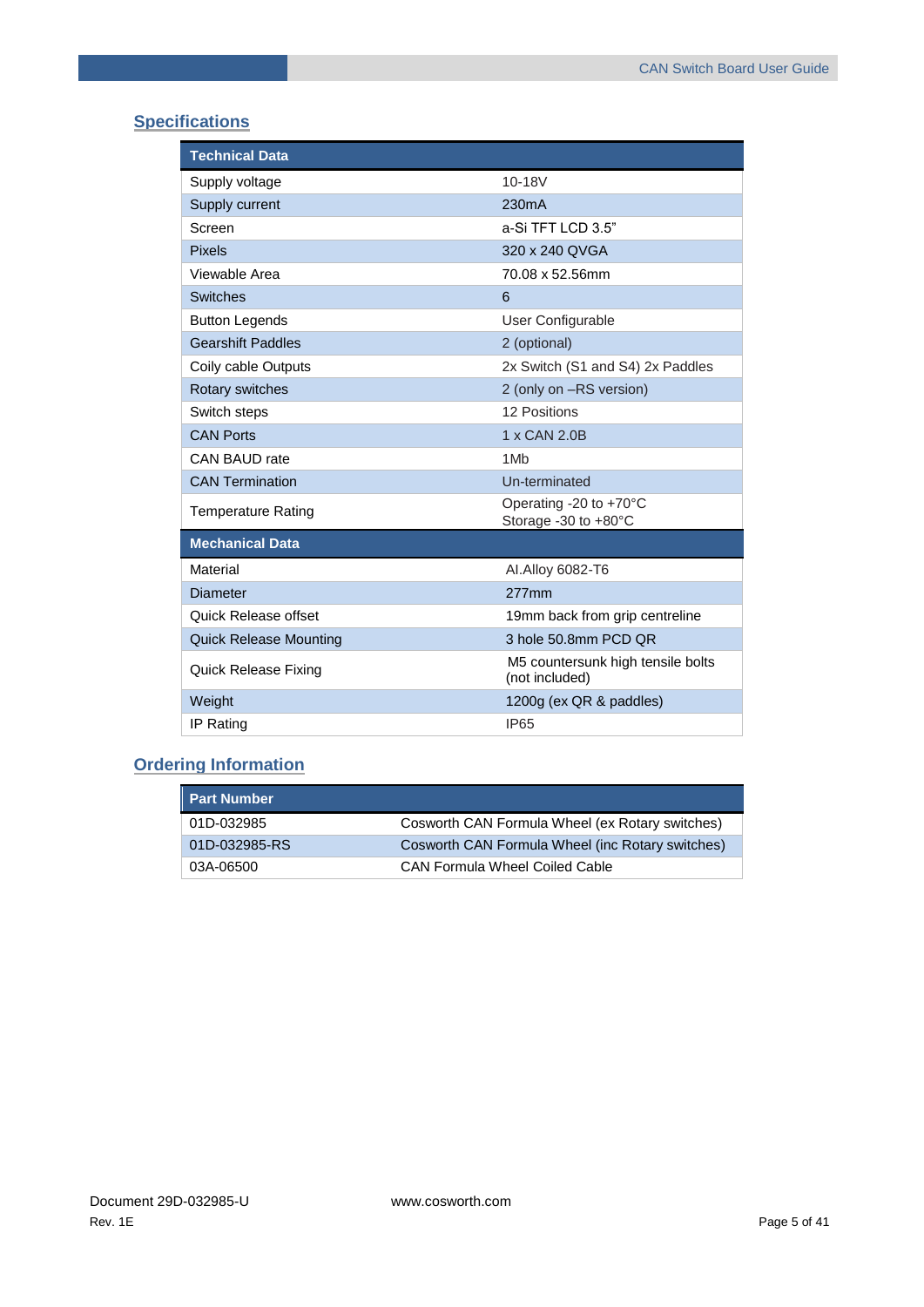### <span id="page-5-0"></span>**Connector Information**

### **System Connector**

<span id="page-5-1"></span>

| <b>Connector</b> | Mating connector |
|------------------|------------------|
| LTW BD-08PMMP-   | LTWBD-08BFFA-    |
| LC7001           | LI 7001          |

### **Expansion Connector**

<span id="page-5-2"></span>

| <b>Connector</b> | <b>Mating connector</b> |
|------------------|-------------------------|
| LTW BD-08PMMP-   | LTWBD-08BFFA-           |
| LC7001           | LL 7001                 |



### Pinout

| Pin            | <b>Signal</b>   | <b>Description</b>   |
|----------------|-----------------|----------------------|
| 1              | Gnd             | Ground               |
| $\overline{2}$ | $+12V$          | VBatt                |
| 3              | CAN Lo          | CAN Lo               |
| $\overline{4}$ | CAN Hi          | CAN Hi               |
| 5              | CS <sub>1</sub> | Column Switch 1 (S1) |
| 6              | CS <sub>2</sub> | Column Switch 2 (S4) |
| $\overline{7}$ | Up_Pad_Out      | Up Paddle Output     |
| 8              | Dn Pad Out      | Down Paddle Output   |



LTWDB-08BFFA-LL1001 Mating Face view

### Pinout

| Pin            | <b>Signal</b>  | <b>Description</b> |
|----------------|----------------|--------------------|
| 1              | Gnd            | Ground             |
| $\mathcal{P}$  | P PWR          | +8V Paddle Power   |
| 3              | USB V+         | USB V+             |
| $\overline{4}$ | USB D-         | USB D-             |
| 5              | USB_D+         | USB_D+             |
| 6              | <b>USB Gnd</b> | USB_Gnd            |
| $\overline{7}$ | Up Pad In      | Up Paddle Input    |
| 8              | Dn Pad In      | Down Paddle Input  |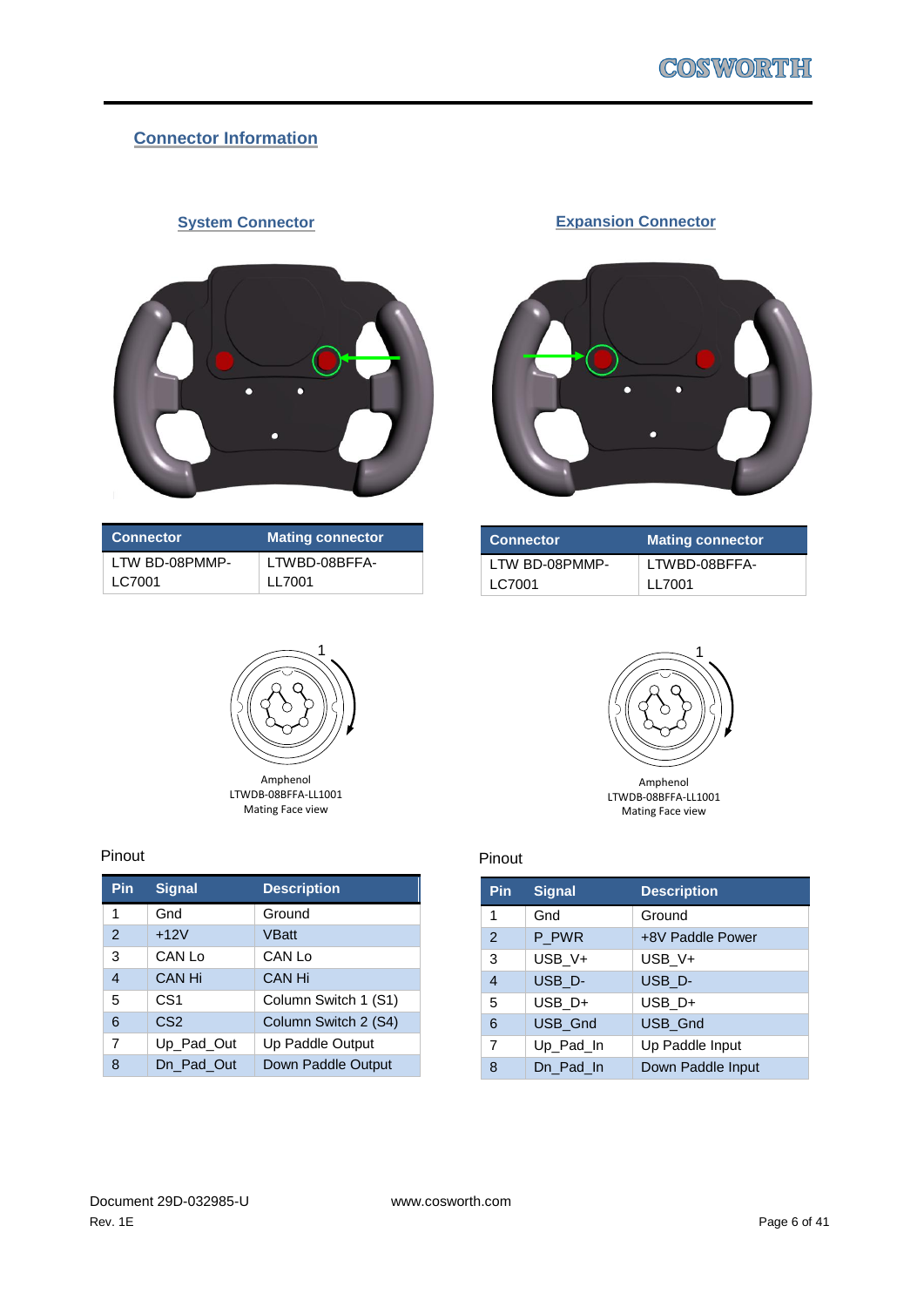**Dimensions**

<span id="page-6-0"></span>

Document 29D-032985-U www.cosworth.com Rev. 1E Page 7 of 41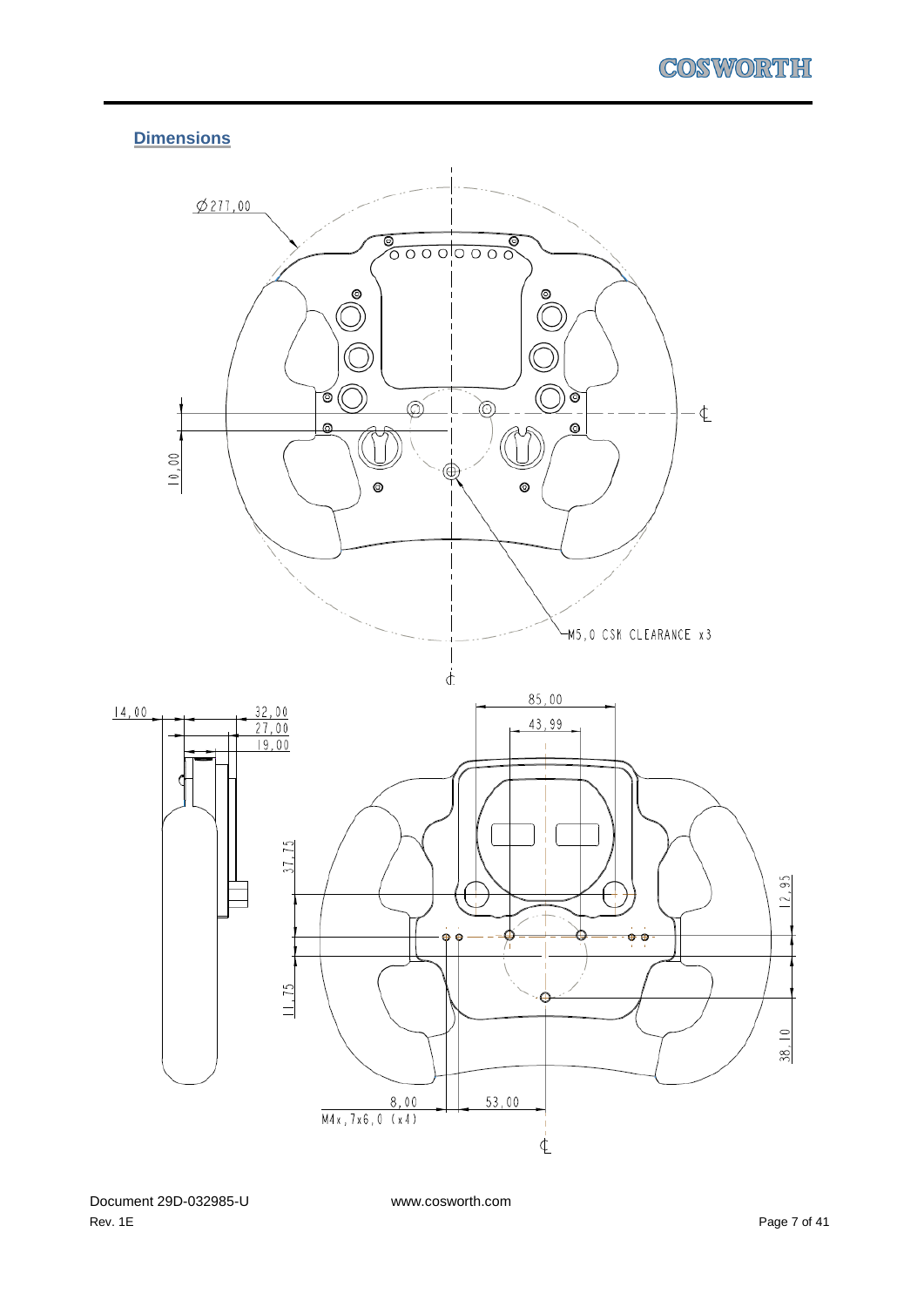### <span id="page-7-0"></span>**LED, Button and Rotary Switch Identification**



The Switches, Paddles, Rotary's and LED's are identified as shown below

#### <span id="page-7-1"></span>**Switch Inputs**

There are 8 separate digital switch inputs 6 on the front and 2 additional paddle inputs available through the expansion connector which are internally pulled-up to the CFW internal +8V supply via a 10k resistor, these are transmitted via CAN at 200Hz.

#### <span id="page-7-2"></span>**Rotary Inputs**

There are 2 separate analogue inputs with a 0-5V output range these are internally pulled to ground via a 1MΩ resistor; these are transmitted via CAN at 100Hz. These analogues are optional and only fitted on the –RS version.

#### <span id="page-7-3"></span>**Switch Outputs**

There are 4 digital outputs these are available on the system connector:

The first 2 are from the switches S1 and S4 these both have their output passed directly to the system connector

The second 2 are from the paddles P1 and P2 these both also have their output passed directly to the system connector

#### <span id="page-7-4"></span>**Shift Lights**

There are 8 shift light LED's these are configures in 4 pairs SL1 LED 1 & 2 Green. SL2 LED 3 & 4 Green, SL3, LED 5 & 6 Orange and SL4 LED 7 & 8 Red.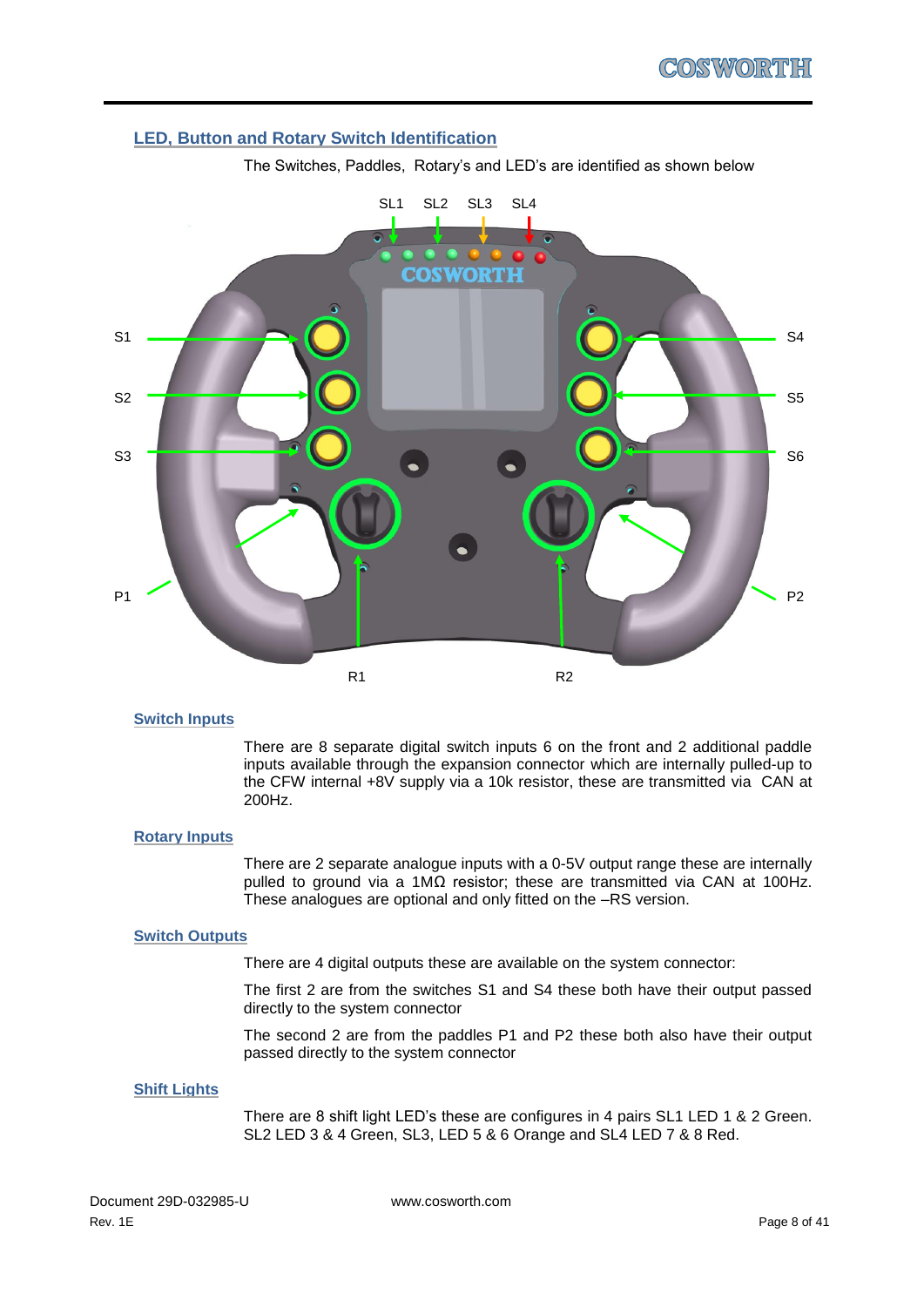### <span id="page-8-0"></span>**CAN Communications**

All CAN identifications are fixed using the following structure.

### <span id="page-8-1"></span>**CAN Bus Properties**

- A fixed BAUD rate of 1MB
- 11 bit identifiers
- The data shall be in Intel format (little endian)

Each message is defined in a table as per the example below:-

| ID          | Xxh                                    |               |               |              |
|-------------|----------------------------------------|---------------|---------------|--------------|
| Dir         | Sigma Logger TX / Engine Controller RX |               |               |              |
| Rate        | $1ms*$                                 |               |               |              |
| <b>Bits</b> | Name                                   | Scaling       |               | <b>Notes</b> |
| $0 - 15$    | Value 1                                |               |               |              |
| 16-31       | Value 2                                |               |               |              |
| $32 - 47$   | Value 3                                |               |               |              |
| 48-63       | <b>Status Bits</b>                     | <b>Bit 48</b> | Status bit 15 |              |
|             |                                        | <b>Bit 49</b> | Status bit 14 |              |
|             |                                        | .             |               |              |
|             |                                        | <b>Bit 62</b> | Status bit 1  |              |
|             |                                        | <b>Bit 63</b> | Status bit 0  |              |

The CAN interface is defined using a bit index from the start of the data field in the message. All multi-bit values are in big-endian format.



Some messages may have 'sub messages' multiplexed in them. In these cases the sub messages are all defined in similar tables and the Rate specified applies to the sub message and not the containing CAN message ID.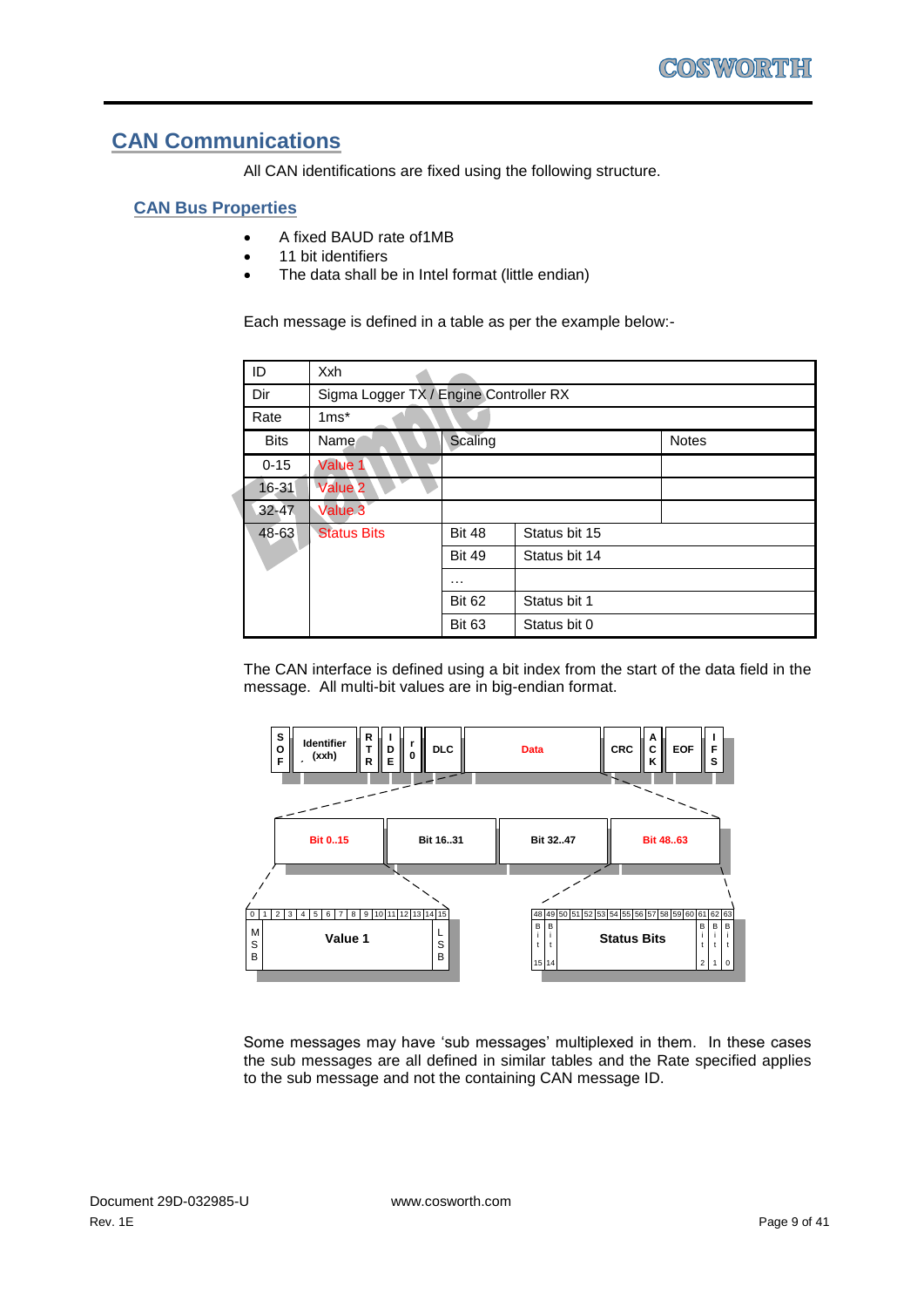### **Cosworth Validation Word**

To enable the CAN stream to be more robust in application, Cosworth implement a number of checks on the validity of the CAN data. The content of this word is only compatible with Pi and Pectel devices.

### <span id="page-9-0"></span>**CAN Transmission**

The following is the CAN address summary:

| Description                                  | Address           |
|----------------------------------------------|-------------------|
| Switch Status Transmit and system parameters | 0x <sub>c</sub> 0 |
| Analogue Input 1 to 2                        | 0xc1              |
| <b>LED</b> Intensity                         | 0x72F             |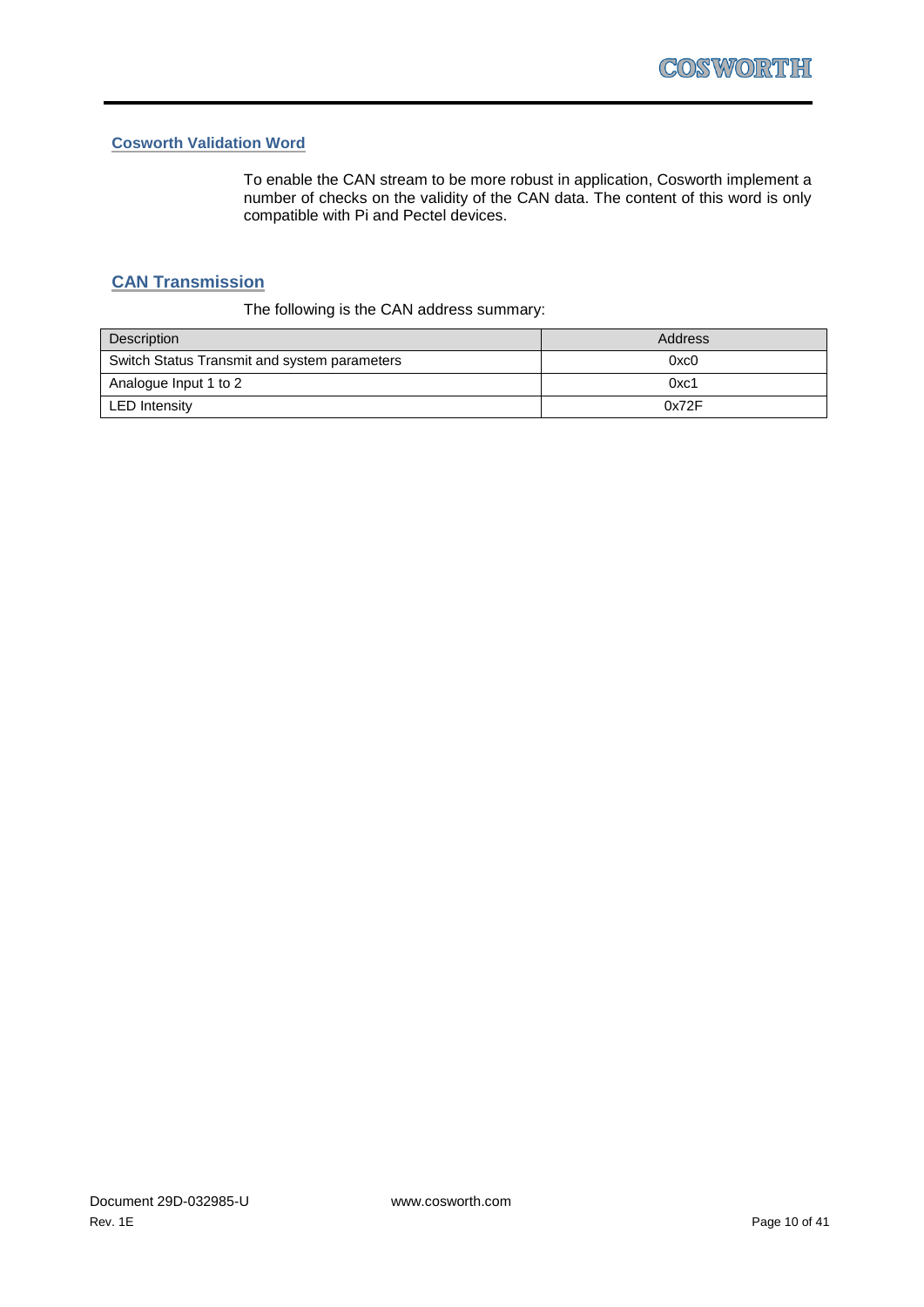### <span id="page-10-0"></span>**Message 0xc0 –Switch 1-8 Packet**

CAN Switch Status and System Parameter

The following CAN message shows the state of the switch inputs and digital inputs:

Switch / Digital input status

- $1 =$  Switch closed, digital input is at 0V.
- $0 =$  Switch open, digital input is at  $+5V$ .

All switches are treated as momentary. The receiving device is responsible for interpreting the switch presses and performing any logic required for the switch to operate as a latching or multi-state switch.

Switches are de-bounced by ensuring the switch status is the same for 2 consecutive 10mS readings prior to the updated switch status being transmitted over CAN.

| ID          | 0xc0                            |                        |                                                                                    |                                                                                                                                                          |                                                                         |
|-------------|---------------------------------|------------------------|------------------------------------------------------------------------------------|----------------------------------------------------------------------------------------------------------------------------------------------------------|-------------------------------------------------------------------------|
| Dir         | CFW277 Transmit                 |                        |                                                                                    |                                                                                                                                                          |                                                                         |
| Rate        | 200Hz                           |                        |                                                                                    |                                                                                                                                                          |                                                                         |
| <b>Bits</b> | Name                            | Scaling                | Notes                                                                              |                                                                                                                                                          |                                                                         |
| $0 - 15$    | <b>Cosworth Validation Word</b> | U16                    |                                                                                    |                                                                                                                                                          |                                                                         |
| 16-23       |                                 |                        |                                                                                    |                                                                                                                                                          |                                                                         |
| 24-31       |                                 |                        |                                                                                    |                                                                                                                                                          |                                                                         |
| 32-39       | Dash Battery Voltage            | U8                     |                                                                                    | 100mV/bit                                                                                                                                                |                                                                         |
| 40-47       |                                 |                        |                                                                                    |                                                                                                                                                          |                                                                         |
| 48-63       | <b>Switch States</b>            | <b>Status Bitfield</b> | $\mathbf 0$<br>1<br>2<br>3<br>$\overline{4}$<br>5<br>6<br>$\overline{7}$<br>8<br>9 | Switch 1<br>Switch 2<br>Switch 3<br>Switch 4<br>Switch 5<br>Switch 6<br>Switch 7<br>Switch 8<br>Reserved – set to zero<br>Reserved – set to zero         | [S1]<br>[S2]<br>[S3 Page]<br>[S4]<br>[S5]<br>[S6 Alarm]<br>[P1]<br>[P2] |
|             |                                 |                        | 10<br>11<br>12<br>13<br>14<br>15                                                   | Reserved – set to zero<br>Reserved – set to zero<br>Reserved - set to zero<br>Reserved – set to zero<br>Reserved – set to zero<br>Reserved – set to zero |                                                                         |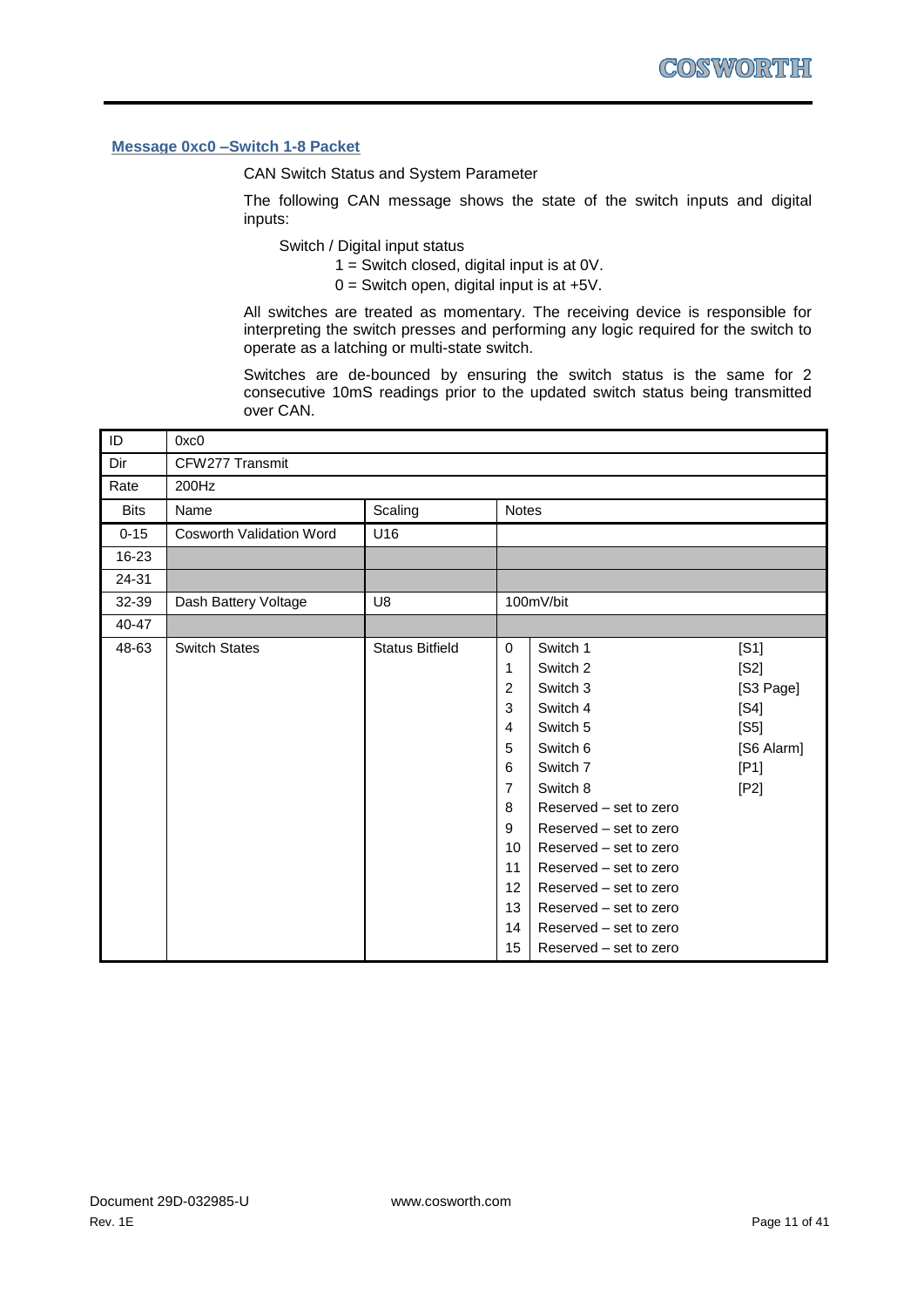### <span id="page-11-0"></span>**Message 0xc1 - Analogue 1-2 Packet**

This packet contains the 0-5v voltage from the 2 Analogue inputs as well as the corresponding CVW.

| $\overline{\mathsf{ID}}$ | 0xc1                            |         |              |      |
|--------------------------|---------------------------------|---------|--------------|------|
| Dir                      | CFW277 to Cosworth System       |         |              |      |
| Rate                     | 200Hz                           |         |              |      |
| <b>Bits</b>              | Name                            | Scaling | <b>Notes</b> |      |
| $0 - 15$                 | <b>Cosworth Validation Word</b> | U16     |              |      |
| 16-31                    | Rotary Switch 1                 | U16     | 1mV/bit      | [R1] |
| $32 - 47$                | Rotary Switch 2                 | U16     | 1mV/bit      | [R2] |
| 48-63                    |                                 |         |              |      |

### <span id="page-11-1"></span>**Message 0xc2 – CVW ONLY 1 Packet**

### Reserved for Cosworth use only.

| ID          | 0xc2                            |                 |  |  |
|-------------|---------------------------------|-----------------|--|--|
| Dir         | CFW277 Transmit                 |                 |  |  |
| Rate        | 100Hz                           |                 |  |  |
| <b>Bits</b> | Scaling<br>Name<br><b>Notes</b> |                 |  |  |
| $0 - 15$    | <b>Cosworth Validation Word</b> | U <sub>16</sub> |  |  |
| 16-31       |                                 |                 |  |  |
| $32 - 47$   |                                 |                 |  |  |
| 48-63       |                                 |                 |  |  |

### <span id="page-11-2"></span>**Message 0xc3 – CVW ONLY 2 Packet**

### Reserved for Cosworth use only.

| ID          | 0xc3                            |                 |              |  |
|-------------|---------------------------------|-----------------|--------------|--|
| Dir         | CFW277 Transmit                 |                 |              |  |
| Rate        | $100$ Hz                        |                 |              |  |
| <b>Bits</b> | Name                            | Scaling         | <b>Notes</b> |  |
| $0 - 15$    | <b>Cosworth Validation Word</b> | U <sub>16</sub> |              |  |
| 16-31       |                                 |                 |              |  |
| $32 - 47$   |                                 |                 |              |  |
| 48-63       |                                 |                 |              |  |

### <span id="page-11-3"></span>**Message 0xc4 – CVW ONLY 3 Packet**

Reserved for Cosworth use only.

| $\overline{1}$ | 0xc4                            |                 |              |
|----------------|---------------------------------|-----------------|--------------|
| Dir            | CFW277 Transmit                 |                 |              |
| Rate           | 100Hz                           |                 |              |
| <b>Bits</b>    | Name                            | Scaling         | <b>Notes</b> |
| $0 - 15$       | <b>Cosworth Validation Word</b> | U <sub>16</sub> |              |
| 16-31          |                                 |                 |              |
| $32 - 47$      |                                 |                 |              |
| 48-63          |                                 |                 |              |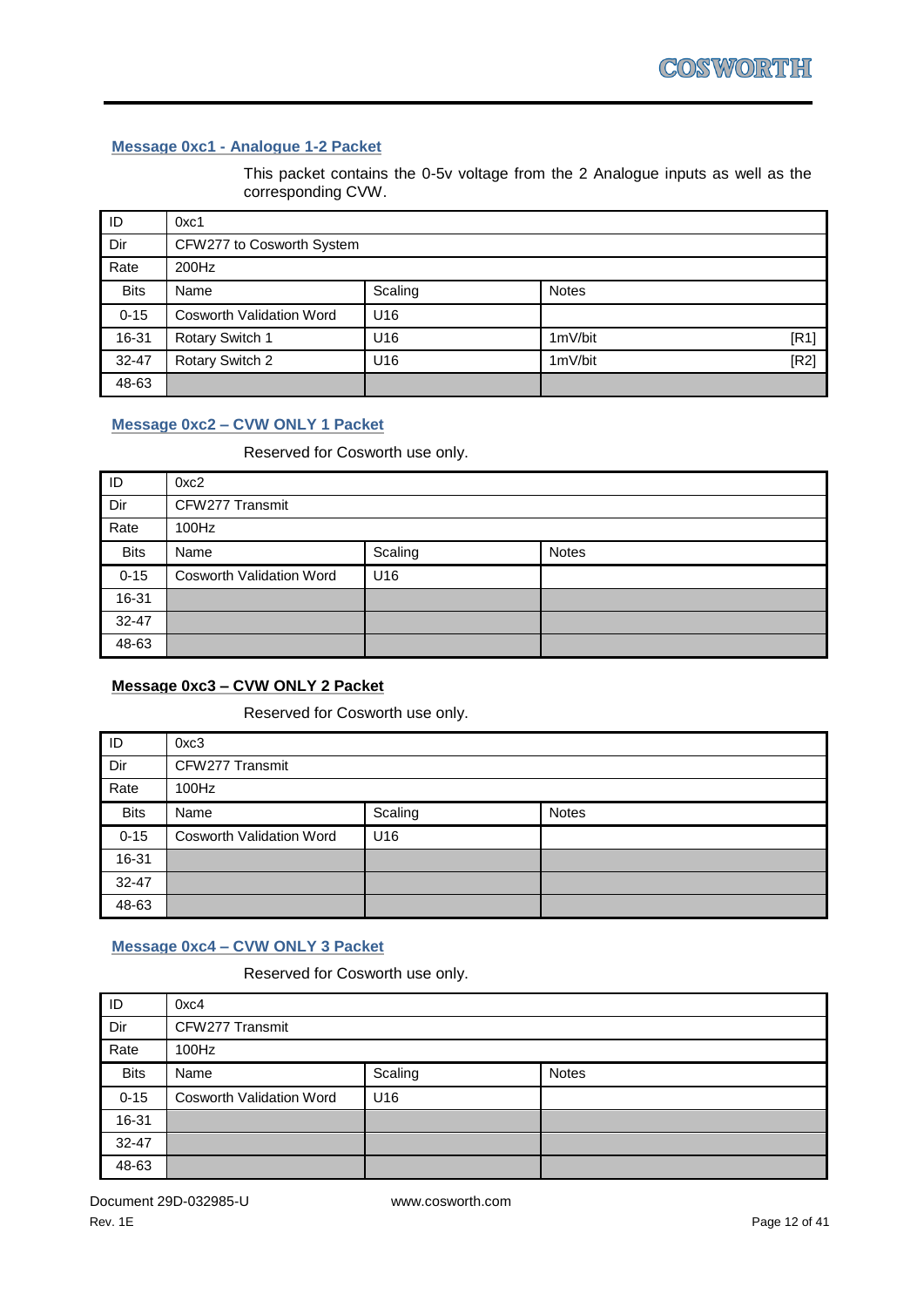### <span id="page-12-0"></span>**CAN Receive**

### <span id="page-12-1"></span>**Message 0x100 – Engine Speeds 1**

| $\overline{1}$ | 0x100                                              |                  |     |
|----------------|----------------------------------------------------|------------------|-----|
| Dir            | CFW277 Receive                                     |                  |     |
| Rate           | 100Hz                                              |                  |     |
| <b>Bits</b>    | <b>Scaling</b><br><b>Name</b><br><b>Type/Notes</b> |                  |     |
| $0 - 15$       | FL_Speed                                           | $(x*0.06)$ [Kph] | U16 |
| 16-31          | FR_Speed                                           | $(x*0.06)$ [Kph] | U16 |
| 32-47          | RL_Speed                                           | $(x*0.06)$ [Kph] | U16 |
| 48-63          | RR_Speed                                           | $(x*0.06)$ [Kph] | U16 |

### <span id="page-12-2"></span>**Message 0x108 – TPS PPS**

| $\overline{D}$ | 0x108                                              |              |     |  |
|----------------|----------------------------------------------------|--------------|-----|--|
| Dir            | CFW277 Receive                                     |              |     |  |
| Rate           | 100Hz                                              |              |     |  |
| <b>Bits</b>    | <b>Scaling</b><br><b>Type/Notes</b><br><b>Name</b> |              |     |  |
| $0 - 15$       | <b>TPS</b>                                         | $(x/10)$ [°] | U16 |  |
| 16-31          |                                                    |              |     |  |
| 32-47          | <b>PPS</b><br>$(x/10)$ [%]<br>U16                  |              |     |  |
| 48-63          |                                                    |              |     |  |

### <span id="page-12-3"></span>**Message 0x110 – Engine Temps 1**

| $\overline{\mathsf{ID}}$ | 0x110                                              |                   |                 |  |
|--------------------------|----------------------------------------------------|-------------------|-----------------|--|
| Dir                      | CFW277 Receive                                     |                   |                 |  |
| Rate                     | 5Hz                                                |                   |                 |  |
| <b>Bits</b>              | <b>Scaling</b><br><b>Name</b><br><b>Type/Notes</b> |                   |                 |  |
| $0 - 15$                 | <b>ACT</b>                                         | $(x/10)-100$ [°C] | U <sub>16</sub> |  |
| 16-31                    | <b>ECT</b>                                         | $(x/10)-100$ [°C] | U <sub>16</sub> |  |
| 32-47                    | <b>EOT</b>                                         | (x/10)-100 [°C]   | U <sub>16</sub> |  |
| 48-63                    | <b>FT</b>                                          | $(x/10)-100$ [°C] | U <sub>16</sub> |  |

### <span id="page-12-4"></span>**Message 0x118 – Engine Temps 2**

| ID          | 0x118                                              |                     |                 |  |
|-------------|----------------------------------------------------|---------------------|-----------------|--|
| Dir         | CFW277 Receive                                     |                     |                 |  |
| Rate        | 5Hz                                                |                     |                 |  |
| <b>Bits</b> | <b>Scaling</b><br><b>Type/Notes</b><br><b>Name</b> |                     |                 |  |
| $0 - 15$    | Tex 1                                              | $(x/10)-100$ [°C]   | U16             |  |
| 16-31       |                                                    |                     |                 |  |
| 32-47       |                                                    |                     |                 |  |
| 48-63       | AAT                                                | $(x/10) - 100$ [°C] | U <sub>16</sub> |  |

### <span id="page-12-5"></span>**Message 0x128 – Engine Pressures 1**

| ID  | 0x128                |
|-----|----------------------|
| Dir | -<br>ceive<br>w<br>. |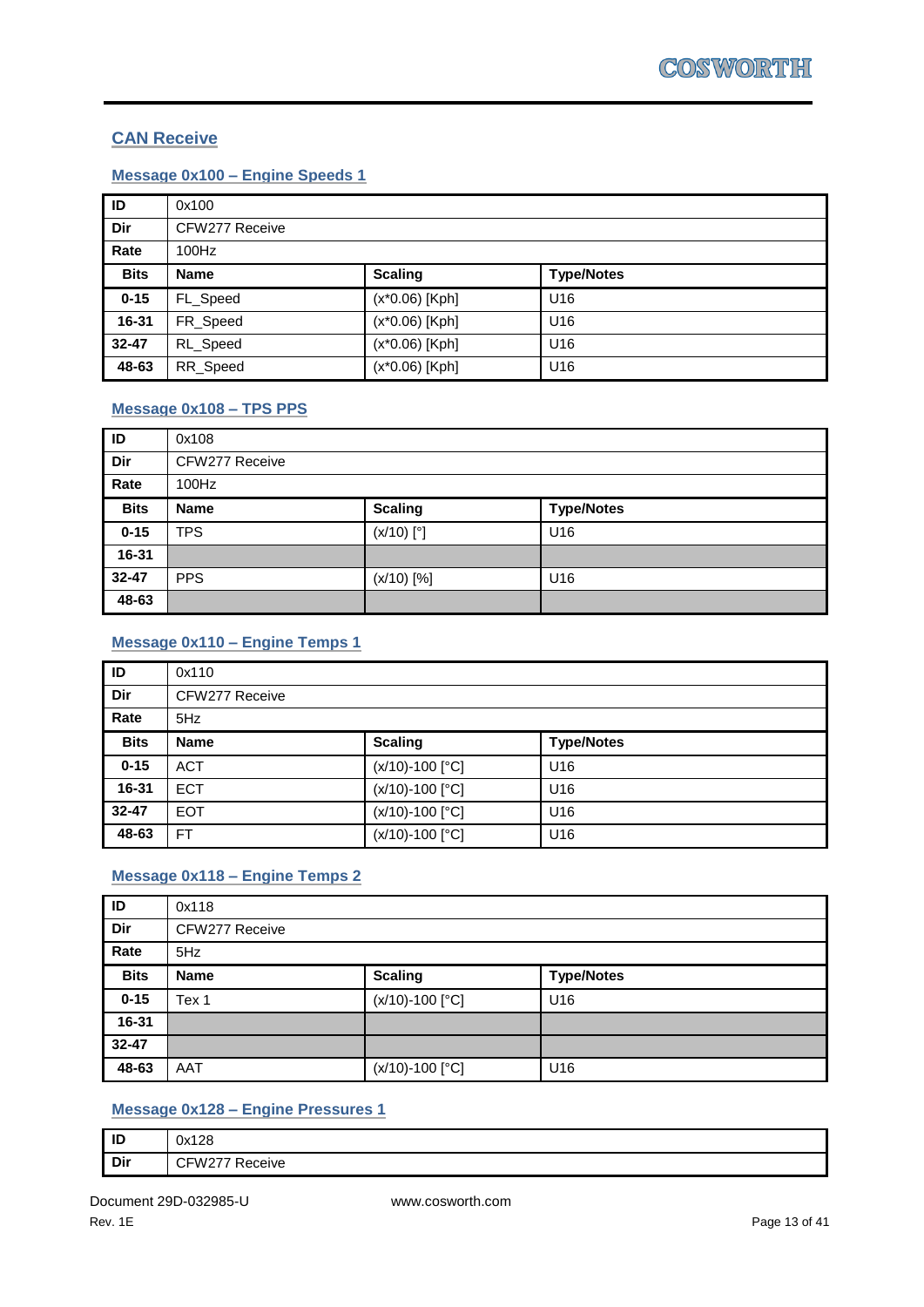| Rate        | 50Hz        |                  |                   |
|-------------|-------------|------------------|-------------------|
| <b>Bits</b> | <b>Name</b> | <b>Scaling</b>   | <b>Type/Notes</b> |
| $0 - 15$    | <b>EOP</b>  | $(x/1000)$ [bar] | U <sub>16</sub>   |
| 16-31       | <b>FP</b>   | (x/1000) [bar]   | U <sub>16</sub>   |
| 32-47       | <b>FRP</b>  | $(X/20)$ [bar]   | U <sub>16</sub>   |
| 48-63       |             |                  |                   |

### <span id="page-13-0"></span>**Message 0x130 – Engine Pressures 2**

| $\overline{\mathsf{P}}$ | 0x130                                              |                |     |  |
|-------------------------|----------------------------------------------------|----------------|-----|--|
| Dir                     | CFW277 Receive                                     |                |     |  |
| Rate                    | 50Hz                                               |                |     |  |
| <b>Bits</b>             | <b>Scaling</b><br><b>Name</b><br><b>Type/Notes</b> |                |     |  |
| $0 - 15$                | <b>CCP</b>                                         | (x/1000) [bar] | U16 |  |
| 16-31                   | <b>ECP</b>                                         | (x/1000) [bar] | U16 |  |
| 32-47                   |                                                    |                |     |  |
| 48-63                   |                                                    |                |     |  |

### <span id="page-13-1"></span>**Message 0x138 – Steer and Shift Pressures**

| ID          | 0x138                                              |                     |                 |  |
|-------------|----------------------------------------------------|---------------------|-----------------|--|
| Dir         | CFW277 Receive                                     |                     |                 |  |
| Rate        | 50Hz                                               |                     |                 |  |
| <b>Bits</b> | <b>Scaling</b><br><b>Type/Notes</b><br><b>Name</b> |                     |                 |  |
| $0 - 15$    | <b>Steer</b>                                       | $(x/10)-3276.8$ [°] | U <sub>16</sub> |  |
| 16-31       | P_Sys                                              | (x/200) [bar]       | U <sub>16</sub> |  |
| 32-47       |                                                    |                     |                 |  |
| 48-63       |                                                    |                     |                 |  |

### <span id="page-13-2"></span>**Message 0x160 – Engine CalPots**

| ID          | 0x160                                              |          |                 |
|-------------|----------------------------------------------------|----------|-----------------|
| Dir         | CFW277 Receive                                     |          |                 |
| Rate        | 5Hz                                                |          |                 |
| <b>Bits</b> | <b>Scaling</b><br><b>Type/Notes</b><br><b>Name</b> |          |                 |
| $0 - 15$    |                                                    |          |                 |
| 16-31       | CAL_POT                                            | Identity | U <sub>16</sub> |
| 32-47       | TCS_POT                                            | Identity | U <sub>16</sub> |
| 48-63       | <b>B_POT</b>                                       | Identity | U <sub>16</sub> |

### <span id="page-13-3"></span>**Message 0x168 – Gear Box 1**

| $\overline{\mathsf{P}}$ | 0x168          |                |         |                                    |
|-------------------------|----------------|----------------|---------|------------------------------------|
| Dir                     | CFW277 Receive |                |         |                                    |
| Rate                    | 250Hz          |                |         |                                    |
| <b>Bits</b>             | <b>Name</b>    | <b>Scaling</b> |         | <b>Type/Notes</b>                  |
|                         |                |                |         |                                    |
| $0 - 15$                | combUpDwnShift | Enum/Bitfield  | $0 - 2$ | TrModeSwitch(Enum)<br>$0 =$ Manual |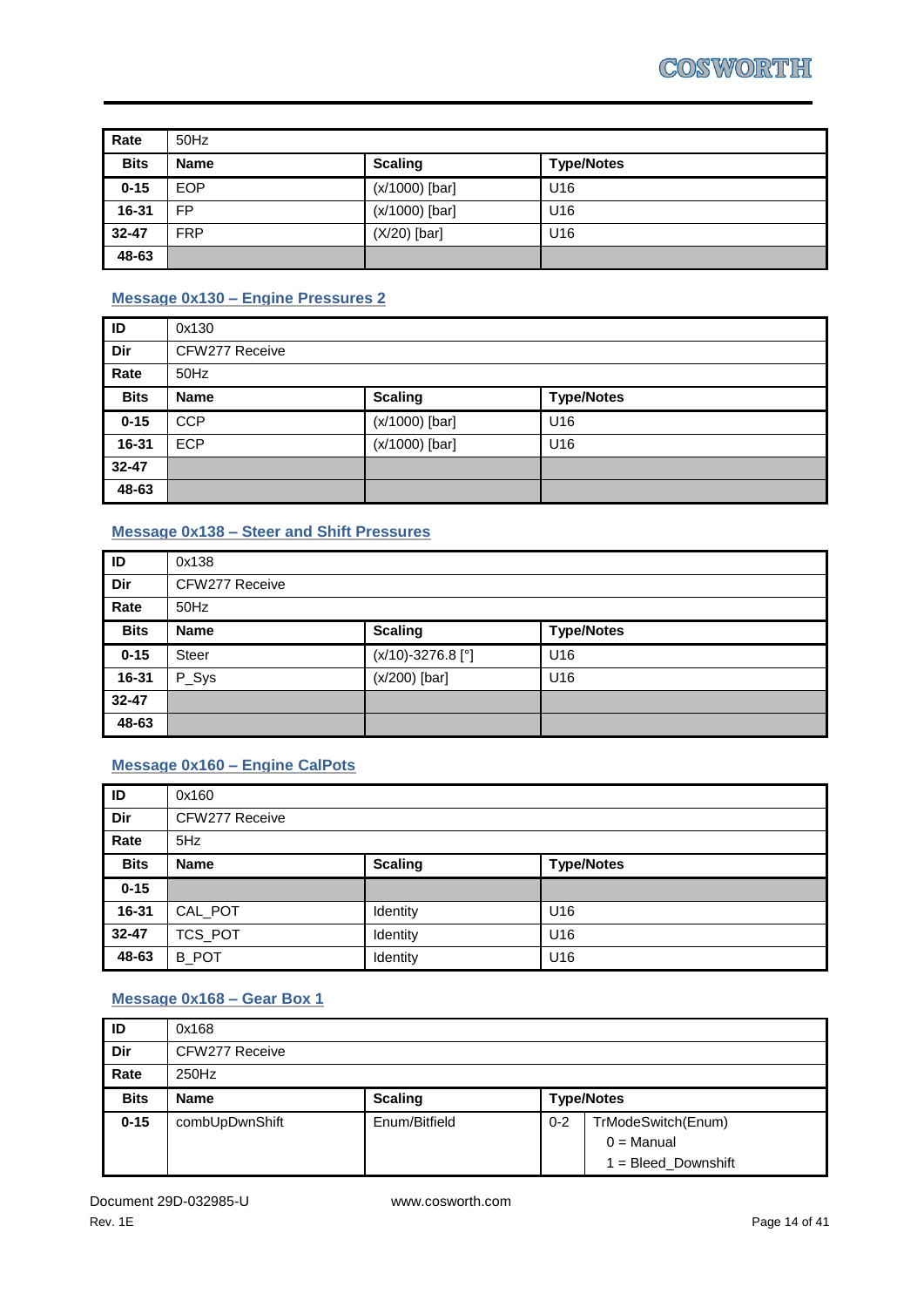

| ID          | 0x168          |                 |                |                        |
|-------------|----------------|-----------------|----------------|------------------------|
| Dir         | CFW277 Receive |                 |                |                        |
|             |                |                 |                |                        |
| Rate        | 250Hz          |                 |                |                        |
| <b>Bits</b> | <b>Name</b>    | <b>Scaling</b>  |                | <b>Type/Notes</b>      |
|             |                |                 | $0 - 2$        | $2 = Blead_{DB}$       |
|             |                |                 |                | $3 = Blead_C$ lutch    |
|             |                |                 |                | $4 = B$                |
|             |                |                 |                | $5 = Blead_Blip$       |
|             |                |                 |                | $6 = Clutched_Vpshift$ |
|             |                |                 |                | 7 = Unclutched_Upshift |
|             |                |                 | 3              | Unused                 |
|             |                |                 | $\overline{4}$ | Detent_OP_Bit          |
|             |                |                 | 5              | Down_OP_Bit            |
|             |                |                 | 6              | Up_OP_Bit              |
|             |                |                 | $\overline{7}$ | Clutch_OP_Bit          |
|             |                |                 | 8              | Blip_OP_Bit            |
|             |                |                 | 9              | Pump_OP_Bit            |
|             |                |                 | 10             | Man_Sw_Bit             |
|             |                |                 | 11             | Up_Sw_Bit              |
|             |                |                 | 12             | Down_Sw_Bit            |
|             |                |                 | 13             | Detent_Sw_Bit          |
|             |                |                 | 14             | Clutch_Sw_Bit          |
| 16-21       |                |                 |                |                        |
| $22 - 31$   | V_Gear         | $(x/204.8)$ [V] |                |                        |
| 32-47       |                |                 |                |                        |
| 48-63       |                |                 |                |                        |

### <span id="page-14-0"></span>**Message 0x170 – Engine Speeds 2**

| ID          | 0x170                |                  |                                                                                  |                                                                                                                                                                                                                                                                                                                                        |
|-------------|----------------------|------------------|----------------------------------------------------------------------------------|----------------------------------------------------------------------------------------------------------------------------------------------------------------------------------------------------------------------------------------------------------------------------------------------------------------------------------------|
| Dir         | CFW277 Receive       |                  |                                                                                  |                                                                                                                                                                                                                                                                                                                                        |
| Rate        | 100Hz                |                  |                                                                                  |                                                                                                                                                                                                                                                                                                                                        |
| <b>Bits</b> | <b>Name</b>          | <b>Scaling</b>   |                                                                                  | <b>Type/Notes</b>                                                                                                                                                                                                                                                                                                                      |
| $0 - 15$    | <b>RPM</b>           | Identity [RPM]   | U16                                                                              |                                                                                                                                                                                                                                                                                                                                        |
| $16 - 31$   | <b>MAP</b>           | Identity [mBar]  | U16                                                                              |                                                                                                                                                                                                                                                                                                                                        |
| $32 - 47$   | <b>Engine Status</b> | <b>Bitfield</b>  | $0 - 1$<br>$2 - 4$<br>5<br>6<br>$\overline{7}$<br>8<br>9<br>10<br>11<br>12<br>13 | Sync Mode (Enum)<br>$0 = No$ _Sync<br>$1 = 360$ Sync<br>$2 = 720$ Sync<br><b>Shift State</b><br><b>Rev Limit Active</b><br><b>Rev Cut Active</b><br>Pit Lane Cruise Active<br>Over-run Fuel Cut Active<br>Oil Pressure Cut Active<br>P2P Map Active<br>Penalty Rev Limit Active<br><b>Stuck Throttle Cut Active</b><br>Gear_Cut Active |
| 48-63       | Car_Speed            | $(x*0.06)$ [kph] | U16                                                                              |                                                                                                                                                                                                                                                                                                                                        |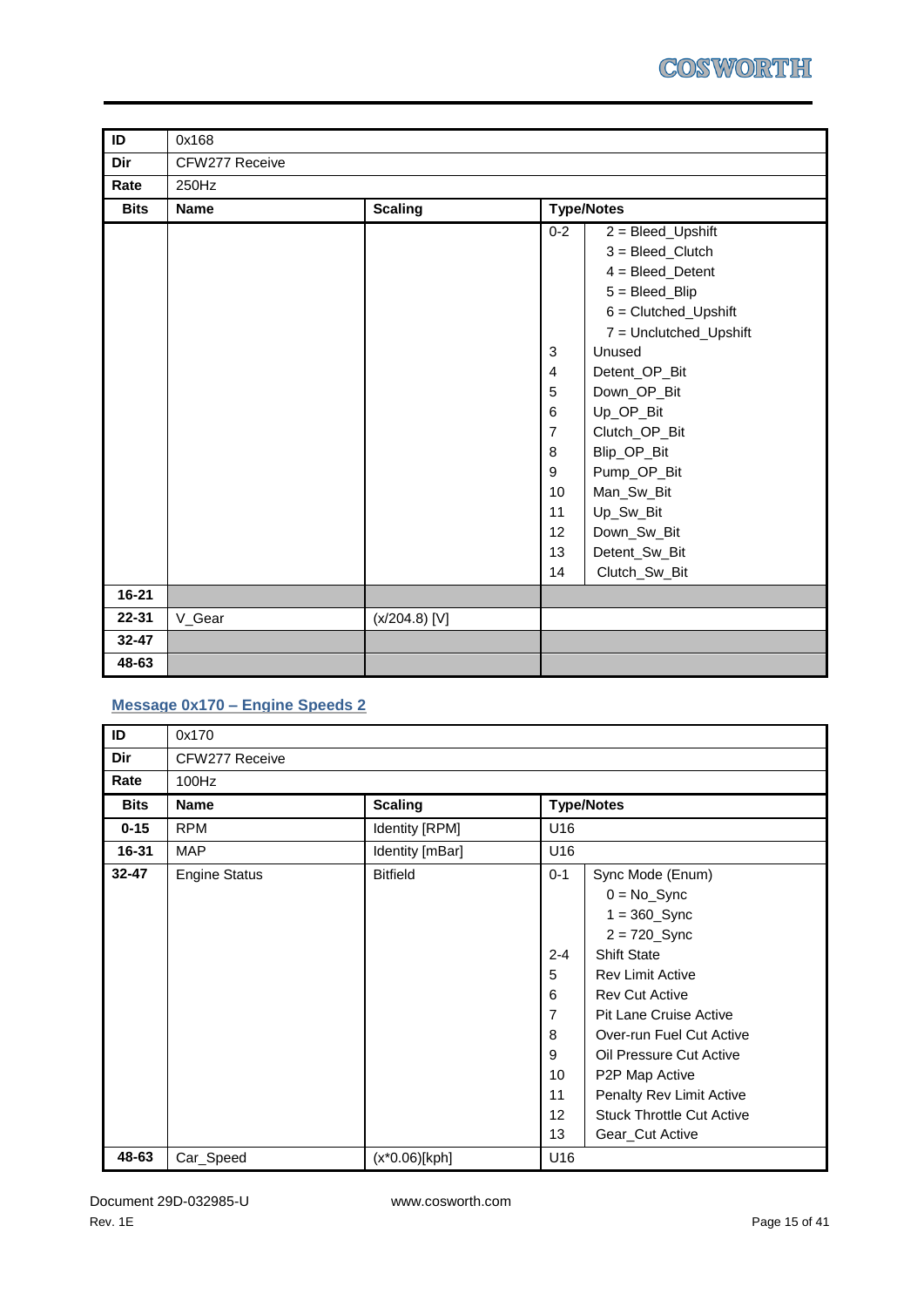### <span id="page-15-0"></span>**Message 0x178 – VBatt**

| ID          | 0x178          |                |                   |  |  |
|-------------|----------------|----------------|-------------------|--|--|
| Dir         | CFW277 Receive |                |                   |  |  |
| Rate        | 50Hz           |                |                   |  |  |
| <b>Bits</b> | <b>Name</b>    | <b>Scaling</b> | <b>Type/Notes</b> |  |  |
| $0 - 15$    |                |                |                   |  |  |
| 16-31       |                |                |                   |  |  |
| 32-47       | V_Batt         | (x/1000)[v]    | U16               |  |  |
| 48-63       |                |                |                   |  |  |

### <span id="page-15-1"></span>**Message 0x180 – Engine BAP and FBW**

| ID          | 0x180            |                 |                |                       |
|-------------|------------------|-----------------|----------------|-----------------------|
| Dir         | CFW277 Receive   |                 |                |                       |
| Rate        | 5Hz              |                 |                |                       |
| <b>Bits</b> | <b>Name</b>      | <b>Scaling</b>  |                | <b>Type/Notes</b>     |
| $0 - 15$    | <b>BAP</b>       | Identity [mBar] | U16            |                       |
| 16-31       | <b>FBWStatus</b> | <b>Bitfield</b> | $0-6$          | fbwErrorCause (Enum)  |
|             |                  |                 |                | $0 = Not$ Failed      |
|             |                  |                 |                | 19 = Feedback_Fail    |
|             |                  |                 |                | 20 = Demand_Fail      |
|             |                  |                 |                | $40 = HBR$ Fail       |
|             |                  |                 |                | 41 = HBR_Temp_Fail    |
|             |                  |                 |                | $43 = REG$ EXC Fail   |
|             |                  |                 | $\overline{7}$ | PPS_Range_Error       |
|             |                  |                 | 8              | TPSA_Range_Error      |
|             |                  |                 | 9              | TPSB_Range_Error      |
|             |                  |                 | 10             | PPS_Diff_Check_Fail   |
|             |                  |                 | 11             | TPSA_Diff_Check_Fail  |
|             |                  |                 | 12             | TPSB_Diff_Check_Fail  |
|             |                  |                 | 13             | PPS_Noise_Check_Fail  |
|             |                  |                 | 14             | TPSA_Noise_Check_Fail |
|             |                  |                 | 15             | TPSB_Noise_Check_Fail |
| $32 - 47$   | AutoCalCode      | <b>Bitfield</b> | $\mathbf 0$    | None                  |
|             |                  |                 | 1              | <b>Start</b>          |
|             |                  |                 | $\overline{2}$ | Latch_PPS             |
|             |                  |                 | 3              | Opening_TPS           |
|             |                  |                 | 4              | Closing_TPS           |
|             |                  |                 | 5              | AutoCal_Success       |
|             |                  |                 | 6              | AutoCal_Fail          |
| 48-63       |                  |                 |                |                       |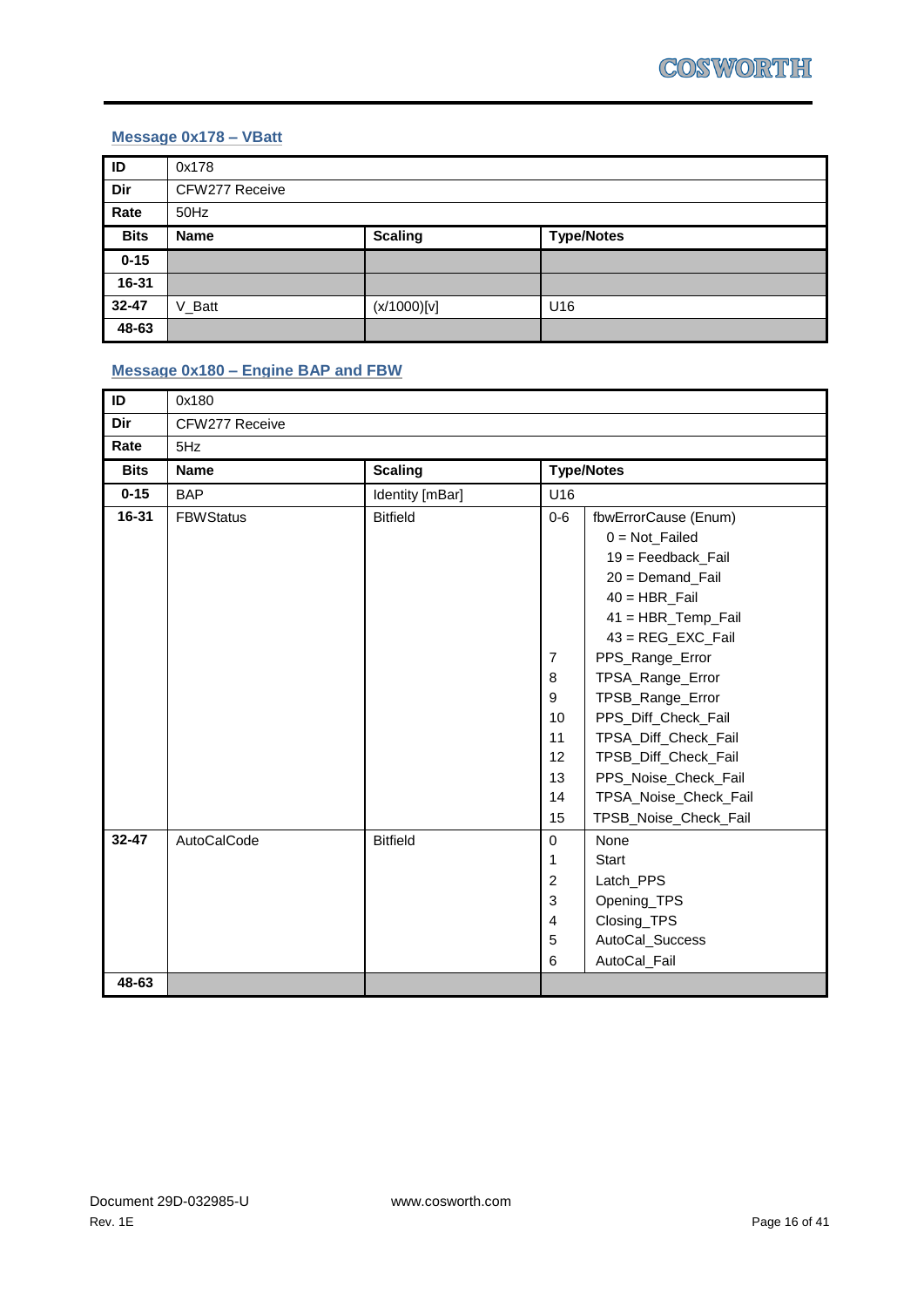### <span id="page-16-0"></span>**Message 0x188 – Gear Box 2**

| $\overline{\mathsf{ID}}$ | 0x188          |                |                                                                        |                                                                                                                                         |
|--------------------------|----------------|----------------|------------------------------------------------------------------------|-----------------------------------------------------------------------------------------------------------------------------------------|
| Dir                      | CFW277 Receive |                |                                                                        |                                                                                                                                         |
| Rate                     | 25Hz           |                |                                                                        |                                                                                                                                         |
| <b>Bits</b>              | <b>Name</b>    | <b>Scaling</b> |                                                                        | <b>Type/Notes</b>                                                                                                                       |
| $0 - 15$                 |                |                |                                                                        |                                                                                                                                         |
| 16-31                    | Gear_Pos       | Enum           | $\pmb{0}$<br>1<br>$\overline{2}$<br>3<br>$\overline{4}$<br>5<br>6<br>7 | Reverse [R]<br>Neutral<br>[N]<br>First<br>$[1]$<br>Second<br>$[2]$<br>Third<br>$[3]$<br>$[4]$<br>Fourth<br>Fifth<br>[5]<br>Sixth<br>[6] |
| 32-47                    |                |                |                                                                        |                                                                                                                                         |
| 48-63                    |                |                |                                                                        |                                                                                                                                         |

### <span id="page-16-1"></span>**Message 0x190 – Engine Switch startes**

| ID          | 0x190          |                 |                |                   |
|-------------|----------------|-----------------|----------------|-------------------|
| Dir         | CFW277 Receive |                 |                |                   |
| Rate        | 50Hz           |                 |                |                   |
| <b>Bits</b> | <b>Name</b>    | <b>Scaling</b>  |                | <b>Type/Notes</b> |
| $0 - 15$    |                |                 |                |                   |
| 16-31       | Comb_Sw_On     | <b>Bitfield</b> | $\mathbf 0$    | Pit_Lane Sw_On    |
|             |                |                 | 1              | ALS_Sw_On         |
|             |                |                 | $\overline{c}$ | Push_2_Pass_Sw_On |
|             |                |                 | 3              | Start_Line_Sw_On  |
|             |                |                 | 4              | Kill_Sw_On        |
|             |                |                 | 5              | Rain_Sw_On        |
|             |                |                 | 6              | TcsSwUp           |
|             |                |                 | 7              | <b>TcsSwDown</b>  |
|             |                |                 | 8              | CalSwUp           |
|             |                |                 | 9              | CalSwDown         |
|             |                |                 | 10             | Gear_Sw_ON        |
|             |                |                 | 11             | Brake_Sw_On       |
|             |                |                 | 12             | Ac_Sw_On          |
| $32 - 47$   |                |                 |                |                   |
| 48-63       |                |                 |                |                   |

### <span id="page-16-2"></span>**Message 0x1a0 – GBT**

| ID          | 0x1a0          |                    |                   |  |  |
|-------------|----------------|--------------------|-------------------|--|--|
| Dir         | CFW277 Receive |                    |                   |  |  |
| Rate        | 5Hz            |                    |                   |  |  |
| <b>Bits</b> | <b>Name</b>    | <b>Scaling</b>     | <b>Type/Notes</b> |  |  |
| $0 - 15$    | <b>GBT</b>     | $(x*0.1)-100$ [°C] | U <sub>16</sub>   |  |  |
| 16-31       |                |                    |                   |  |  |
| 32-47       |                |                    |                   |  |  |
| 48-63       |                |                    |                   |  |  |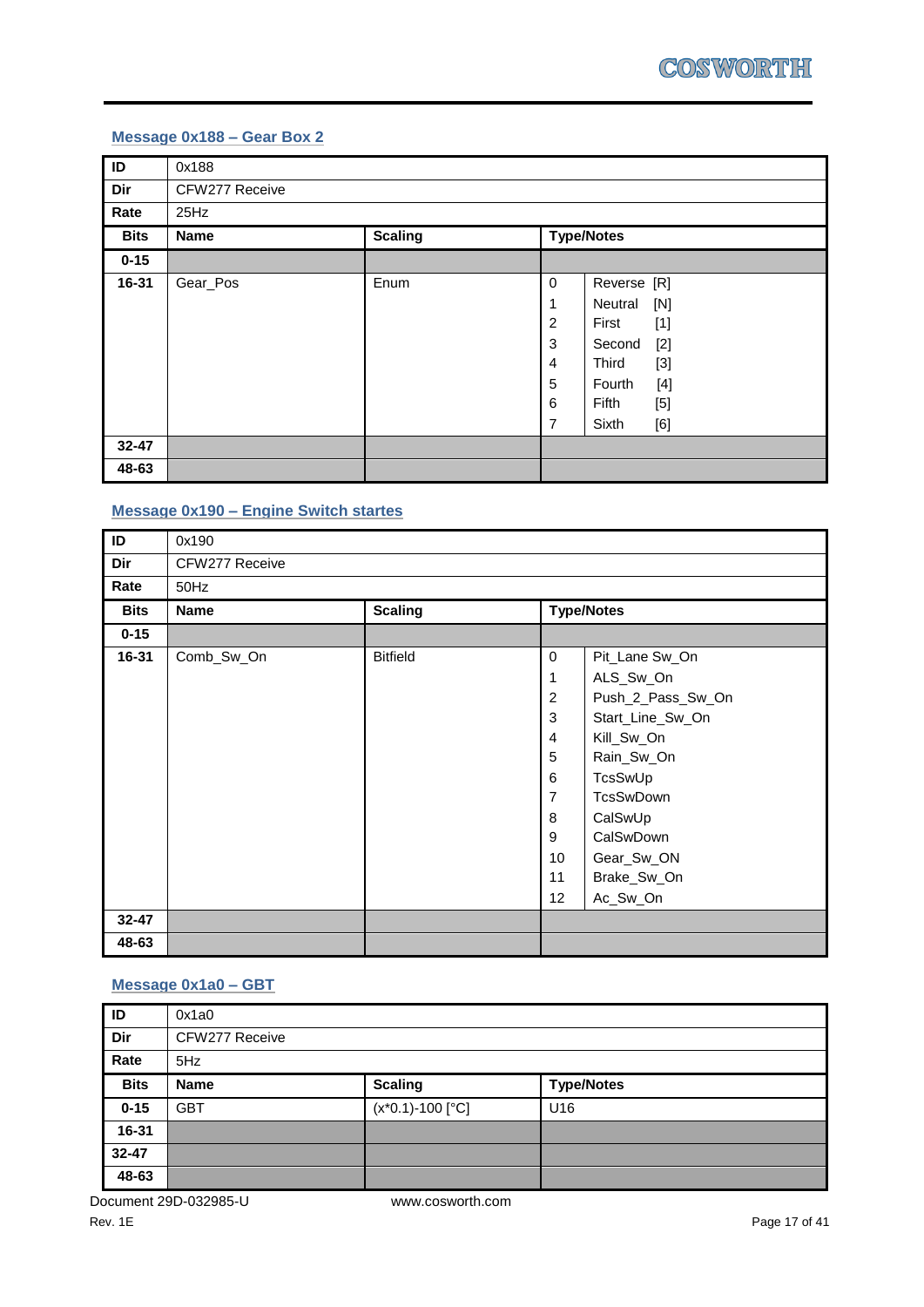| ID          | 0x1A8                   |                        |                  |                    |          |
|-------------|-------------------------|------------------------|------------------|--------------------|----------|
| Dir         | CFW277 Receive          |                        |                  |                    |          |
| Rate        | 50Hz                    |                        |                  |                    |          |
| <b>Bits</b> | <b>Name</b>             | <b>Scaling</b>         |                  | <b>Type/Notes</b>  |          |
| $0 - 15$    | Alarms                  | <b>Status Bitfield</b> | 0                | Alarm 1            | [EOP L]  |
|             |                         |                        | 1                | Alarm <sub>2</sub> | [ECT H]  |
|             |                         |                        | $\overline{c}$   | Alarm <sub>3</sub> | [ECP L]  |
|             |                         |                        | 3                | Alarm <sub>4</sub> | [FP L]   |
|             |                         |                        | 4                | Alarm <sub>5</sub> | [ECT L]  |
|             |                         |                        | 5                | Alarm <sub>6</sub> | [EOP H]  |
|             |                         |                        | $\,6$            | Alarm 7            | [ECP H]  |
|             |                         |                        | 7                | Alarm <sub>8</sub> | [Batt L] |
|             |                         |                        | 8                | Alarm <sub>9</sub> | [EOT H]  |
|             |                         |                        | $\boldsymbol{9}$ | Alarm 10           |          |
|             |                         |                        | 10               | Alarm 11           |          |
|             |                         |                        | 11               | Alarm 12           |          |
|             |                         |                        | 12               | Alarm 13           |          |
|             |                         |                        | 13               | Alarm 14           |          |
|             |                         |                        | 14               | Alarm 15           |          |
|             |                         |                        | 15               | Alarm 16           |          |
| 16-31       | <b>Shift Lights</b>     | <b>Status Bitfield</b> | 0                | LED <sub>1</sub>   | [Green]  |
|             |                         |                        | 1                | LED <sub>2</sub>   | [Green]  |
|             |                         |                        | $\boldsymbol{2}$ | LED <sub>3</sub>   | [Orange] |
|             |                         |                        | 3                | LED <sub>4</sub>   | [Red]    |
| 32-47       | Previous Lap time       | $(x/0.01)$ [Seconds]   | U16              |                    |          |
| 48-63       | Segment Time Difference | $(x/0.01)$ [Seconds]   | S16              |                    |          |

### <span id="page-17-0"></span>**Message 0X1A8 – Dash Shift Lights & Alarms**

### <span id="page-17-1"></span>**Message 0x1B0 – Brake Pressures**

| ID          | 0x1B0                   |                     |                   |  |  |
|-------------|-------------------------|---------------------|-------------------|--|--|
| Dir         | CFW277 Receive          |                     |                   |  |  |
| Rate        | $50$ Hz                 |                     |                   |  |  |
| <b>Bits</b> | <b>Name</b>             | <b>Scaling</b>      | <b>Type/Notes</b> |  |  |
| $0 - 15$    | Press_Brake Front_Omega | $(x/200)$ [bar]     | U16               |  |  |
| 16-31       | Press_Brake Rear_Omega  | $(x/200)$ [bar]     | U16               |  |  |
| $32 - 47$   | Lap Number              | Identity            | U <sub>16</sub>   |  |  |
| 48-63       | Ref Lap Time            | $(x/100)$ [Seconds] | U16               |  |  |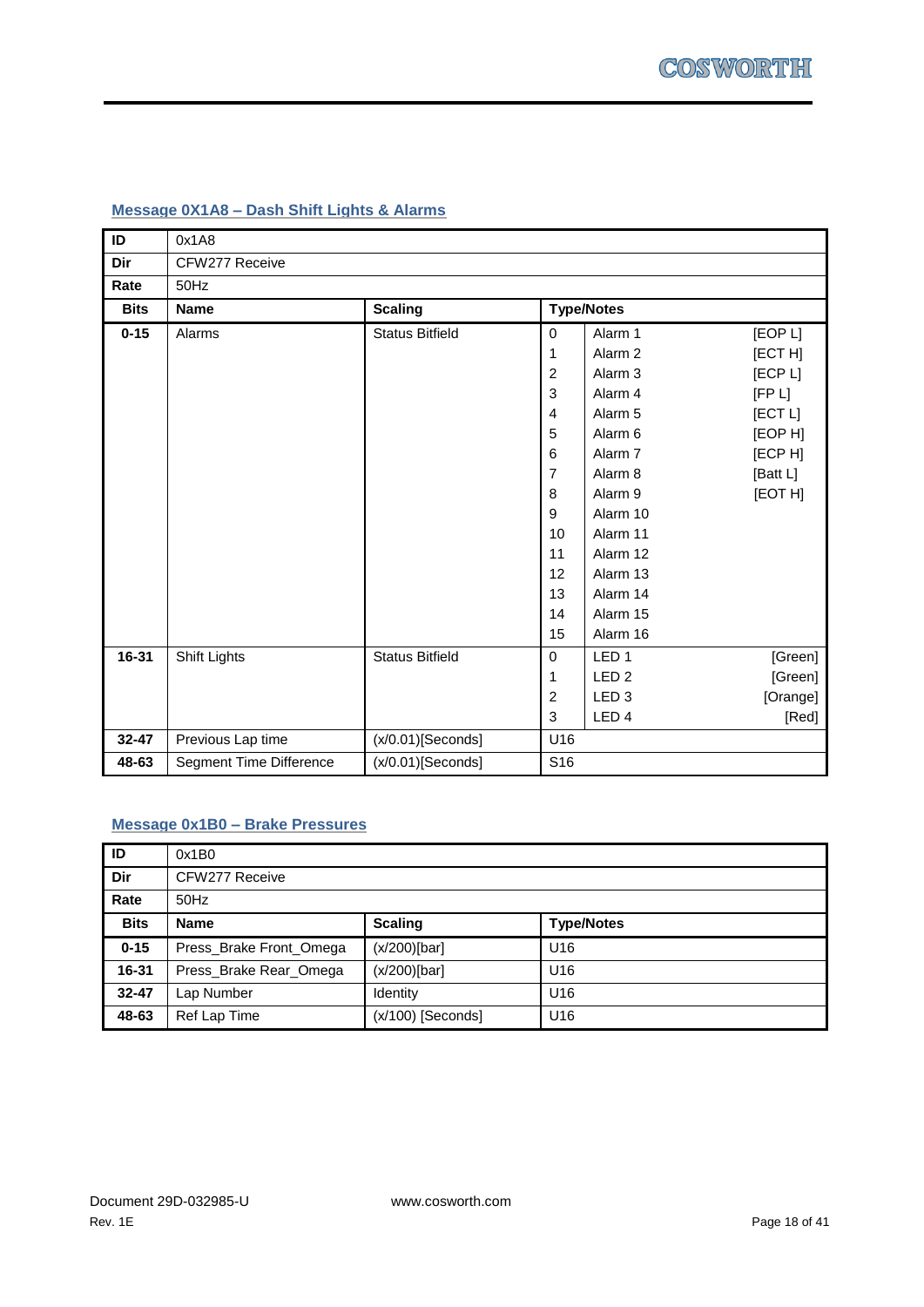### <span id="page-18-0"></span>**Message 0x72F – Display & LED Intensity**

The LED intensity control packet has the same CAN ID as the Membrane Switch Panel. There is only one CAN ID for this packet, and the packet will be received by all Cosworth devices who will adjust the brightness of the LEDs accordingly.

| ID          | 0x72F                       |                        |                |                                            |
|-------------|-----------------------------|------------------------|----------------|--------------------------------------------|
| Dir         | CFW277 Receive              |                        |                |                                            |
| Rate        | 1Hz                         |                        |                |                                            |
| <b>Bits</b> | Name                        | Scaling                | <b>Notes</b>   |                                            |
| $0 - 7$     | <b>LED Brightness</b>       | <b>Status Bitfield</b> | $\Omega$       | LED Brightness Bit 0                       |
|             |                             |                        | 1              | LED Brightness Bit 1                       |
|             | (0 to 31 to be compatible   |                        | $\overline{2}$ | LED Brightness Bit 2                       |
|             | with MSP), along with       |                        | 3              | LED Brightness Bit 3                       |
|             | indication of Day or Night  |                        | 4              | LED Brightness Bit 4                       |
|             | brightness mode.            |                        | 5              | Must be set to zero                        |
|             |                             |                        | 6              | Must be set to zero                        |
|             |                             |                        | $\overline{7}$ | $1 = Day$ brightness (bright), $0 =$ night |
| $8 - 15$    | <b>Display Brightness</b>   | <b>Status Bitfield</b> | $\Omega$       | Display Brightness Bit 0                   |
|             |                             |                        | 1              | Display Brightness Bit 1                   |
|             | (0-31 to be compatible with |                        | $\overline{2}$ | Display Brightness Bit 2                   |
|             | MSP), along with indication |                        | 3              | Display Brightness Bit 3                   |
|             | of Day or Night brightness  |                        | 4              | Display Brightness Bit 4                   |
|             | mode.                       |                        | 5              | Must be set to zero                        |
|             |                             |                        | 6              | Must be set to zero                        |
|             |                             |                        | $\overline{7}$ | $1 = Day$ brightness (bright), $0 =$ night |
| 16-63       |                             |                        |                |                                            |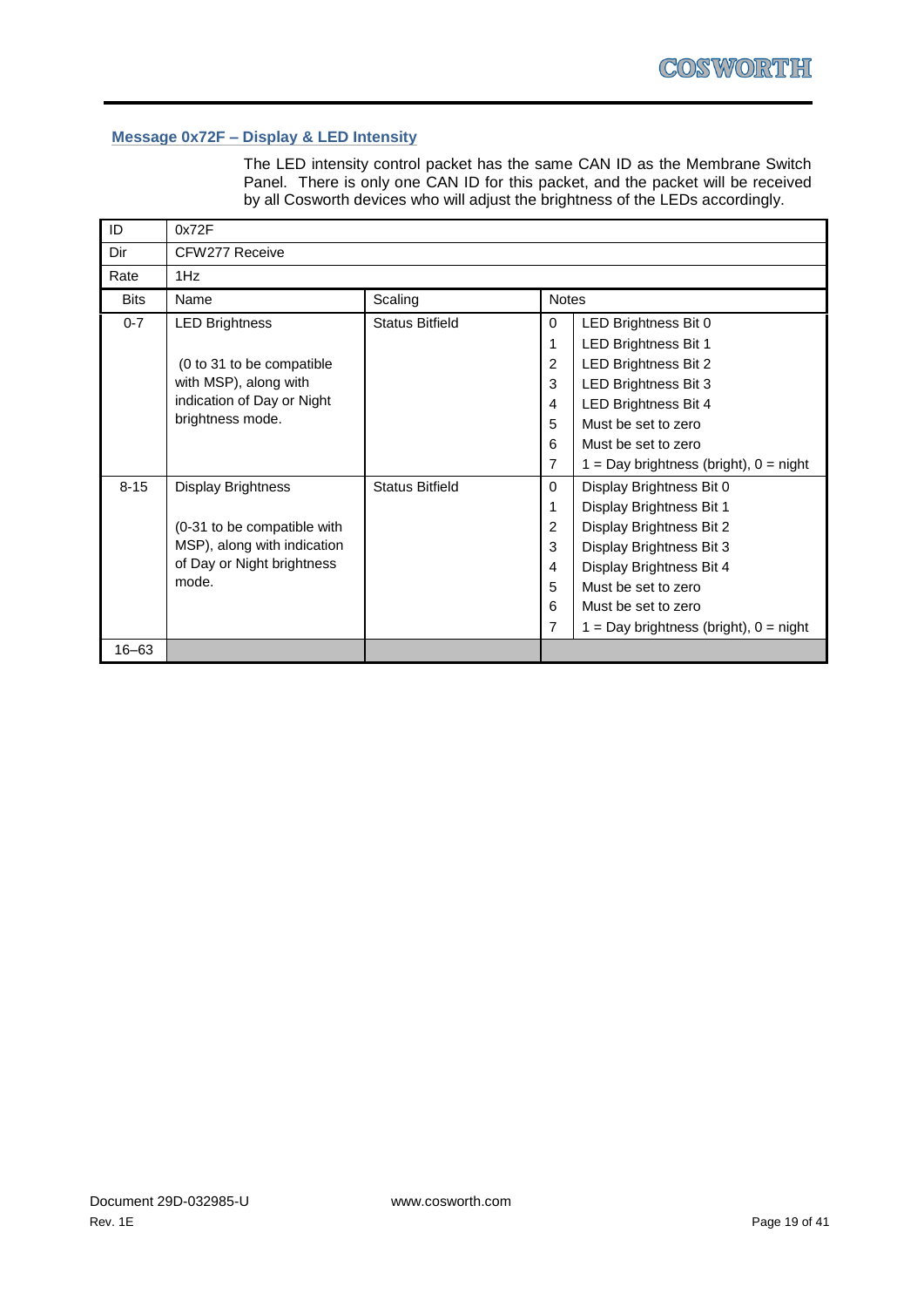### <span id="page-19-0"></span>**Display Layouts**

The following page layouts are fixed and will display the channels as shown. When the display turns on it will always start on page Pit page 1. The pages are changed using the page button.

### <span id="page-19-1"></span>**Pit Pages**

Pit Pages are pages that are only available when the vehicle speed is less than 5kph, the pages should function in a circular manor. 1-2, 2-3, 3-1. Once the speed is greater than 5kph they will no longer be available, unless the speed drops back below 5kph. Speed should be taken from the channel car\_Speed (message 0x170 bits 48-63)

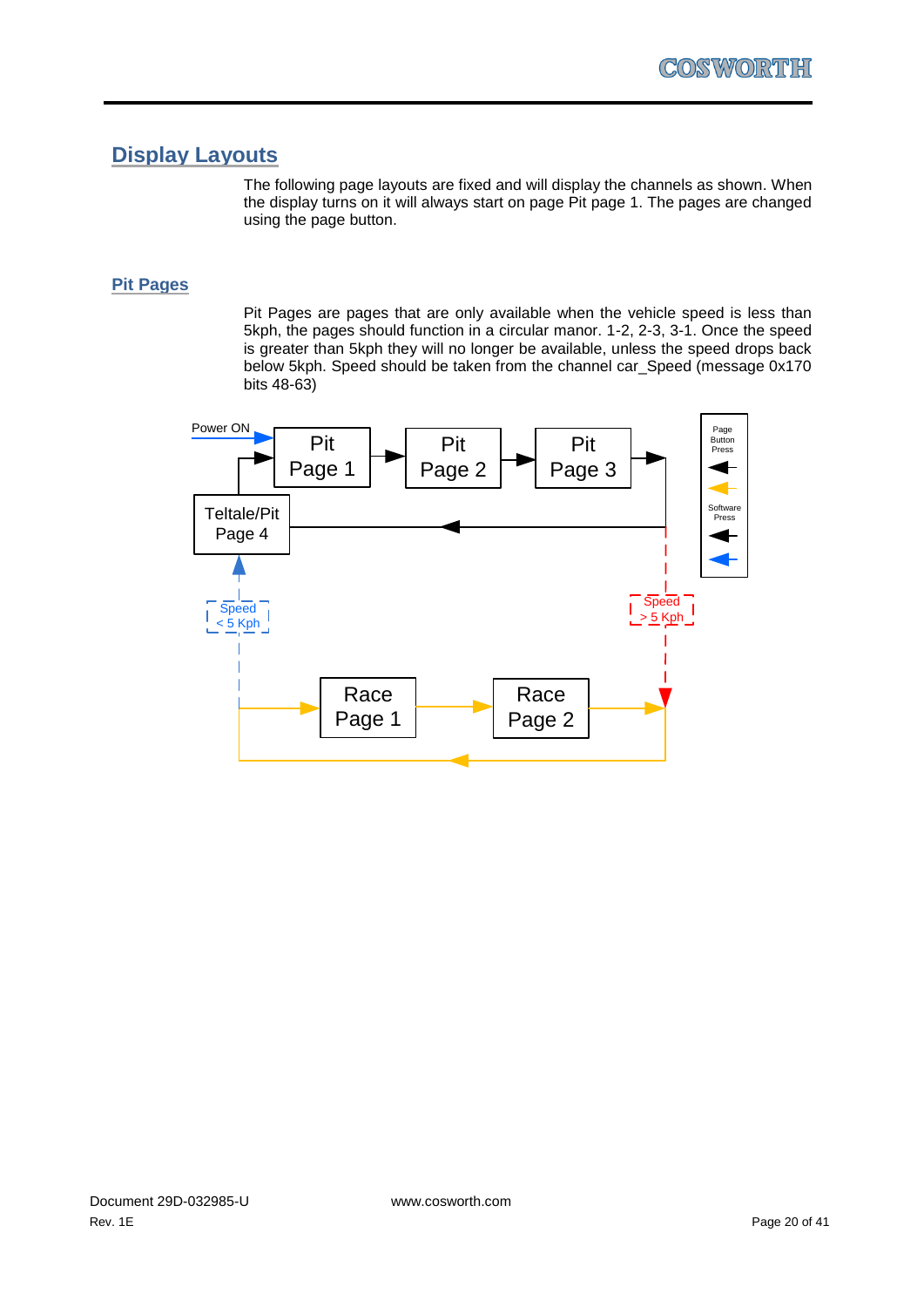### **Pit Page 1**



| <b>Dash Channel</b>   | <b>CAN Name</b> | <b>Message</b>      |
|-----------------------|-----------------|---------------------|
| Oil Temp              | EOT.            | 0x110 Bits 32-47    |
| Water Temp            | <b>ECT</b>      | 0x110 Bits 16-31    |
| Air Temp              | AAT             | 0x118 Bits 48-63    |
| EGT                   | EGT             | 0x118 Bits 0-15     |
| <b>Batt</b>           | VBat            | 0x178 Bits 32-47    |
| <b>RPM</b>            | <b>RPM</b>      | 0x170 Bits 0-15     |
| Gear                  | Gear            | 0x188 Bits 16-31 ** |
| Oil Pressure          | <b>EOP</b>      | 0x128 Bits 0-15     |
| <b>Water Pressure</b> | P Wat           | 0x130 Bits 16-31    |
| MAP                   | MAP             | 0x170 Bits 16-31    |
| <b>Fuel Pressure</b>  | FP              | 0x128 Bits 16-31    |

\*\* The enumerated value of this channel will be shown.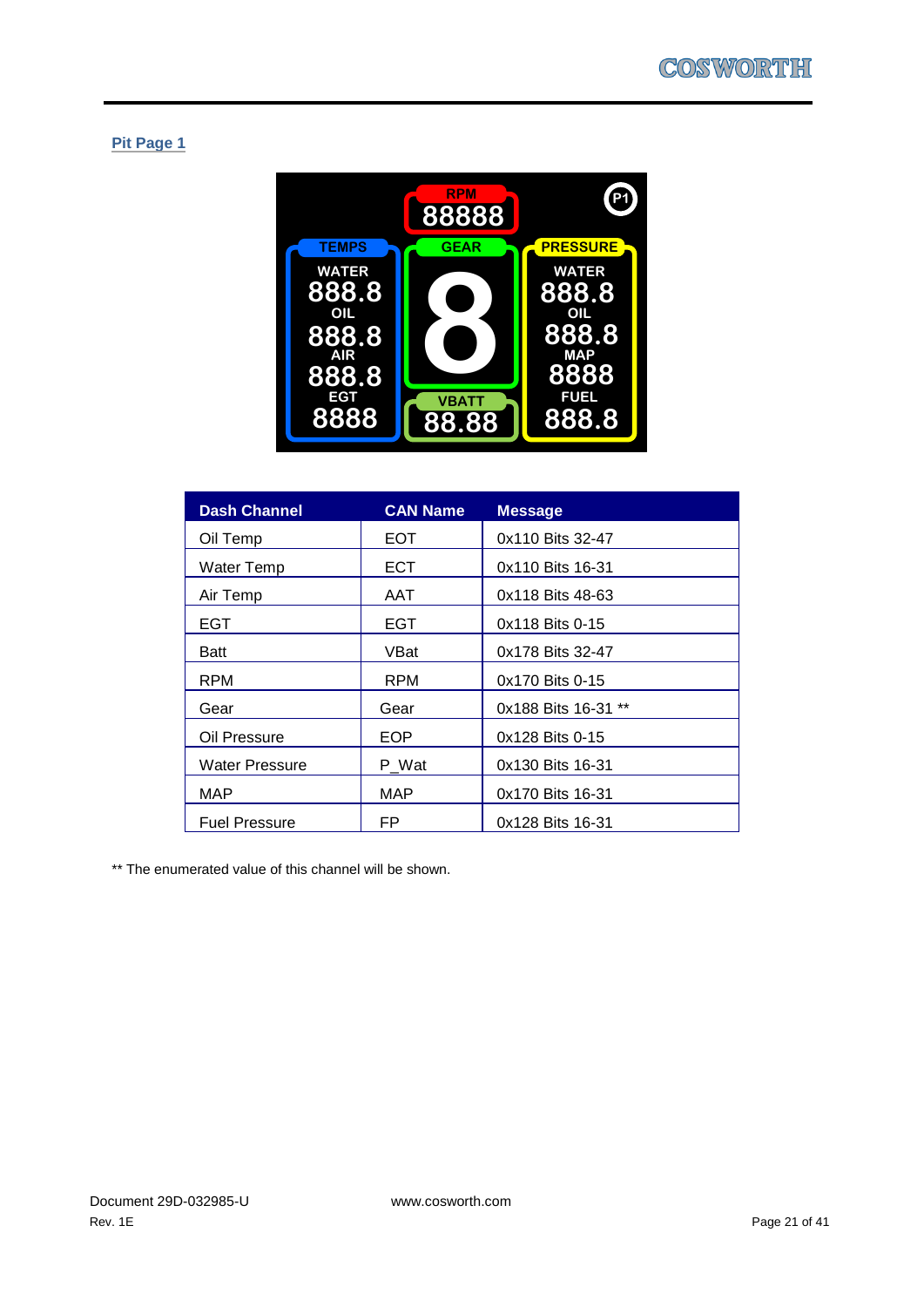### **Pit Page 2 - Chassis**



| <b>Dash Channel</b>  | <b>CAN Name</b> | <b>Message</b>                  |
|----------------------|-----------------|---------------------------------|
| FBP                  | EOT             | 0x1B0 Bits 0-15                 |
| <b>RBP</b>           | <b>ECT</b>      | 0X1B0 Bits 16-31                |
| <b>Front Bias</b>    | Dash Calc       | Front Brake %                   |
| Rear Bias            | Dash Calc       | Rear Brake %                    |
| Rain Light           | Comb_Sw_On      | 0x190 Bits 16-31 Bit $5 == 1**$ |
| Steering             | <b>STEER</b>    | 0x138 Bits 0-15                 |
| <b>Clutch Switch</b> | CombUpDwnShift  | 0x168 Bits 0-15 Bit 11 == $1**$ |
| TPS.                 | TPSA            | 0x108 Bits 0-15                 |
| <b>PPS</b>           | <b>PPS</b>      | 0x108 Bits 31-47                |
| FL WSP               | FL_Speed        | 0x100 Bits 0-15                 |
| FR WSP               | FR_Speed        | 0x100 Bits 16-31                |
| <b>RLWSP</b>         | RL_Speed        | 0x100 Bits 32-47                |
| <b>RRWSP</b>         | RR Speed        | 0x100 Bits 48-63                |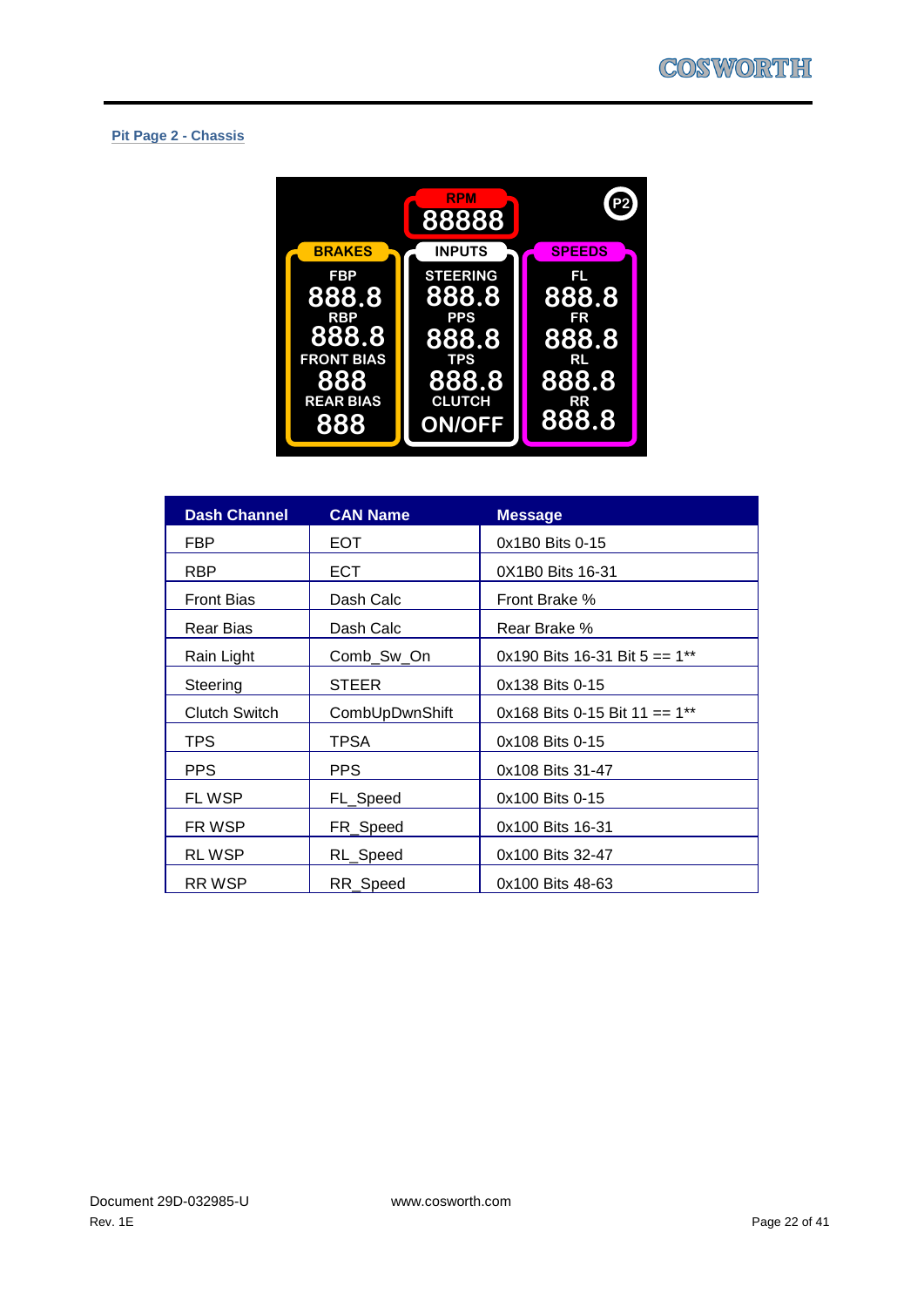### **Pit Page 3 – Gear Box**



| <b>Dash Channel</b> | <b>CAN Name</b> | <b>Message</b>                              |
|---------------------|-----------------|---------------------------------------------|
| Detent              | CombUpDwnShift  | 0x168 Bits 0-15 Bit 10 == $1**$             |
| Clutch              | CombUpDwnShift  | $0x168$ Bits 0-15 Bit 11 == 1 <sup>**</sup> |
| Up                  | CombUpDwnShift  | $0x168$ Bits 0-15 Bit 8 == 1 <sup>**</sup>  |
| Down                | CombUpDwnShift  | 0x168 Bits 0-15 Bit 9 == $1**$              |
| <b>RPM</b>          | <b>RPM</b>      | 0x170 Bits 0-15                             |
| Gear                | Gear            | 0x188 Bits 16-31                            |
| V Gear              | Gear            | 0x168 Bits 22-31                            |
| <b>PSys</b>         | P Sys           | 0x138 Bits 16-31                            |
| <b>GBox Oil</b>     | GBT             | $0xA0$ Bits $0-15$                          |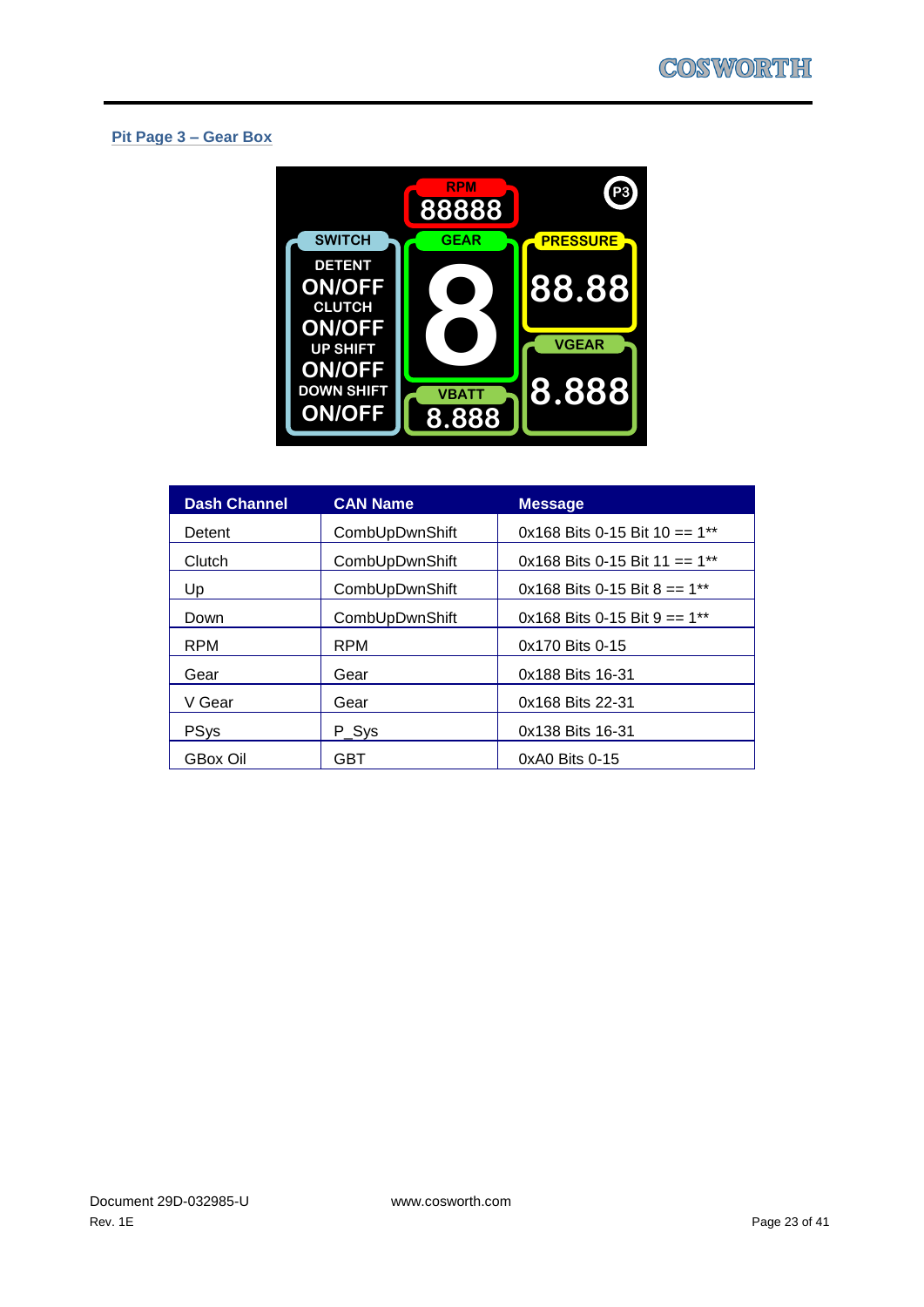### **Pit Page 4 /Telltale Page**



| <b>Dash Channel</b>               | <b>Source</b> |
|-----------------------------------|---------------|
| Max Water Temp                    | Internal      |
| Max Oil Temp                      | Internal      |
| Min Oil Pressure                  | Internal      |
| Min Fuel Pressure                 | Internal      |
| Max RPM                           | Internal      |
| <b>Fastest Lap Time</b>           | Internal      |
| Lap Number of fastest<br>lap time | Internal      |

The Telltale page will show the values as indicated from the last outing (speed >5) these information is NOT held over a power cycle.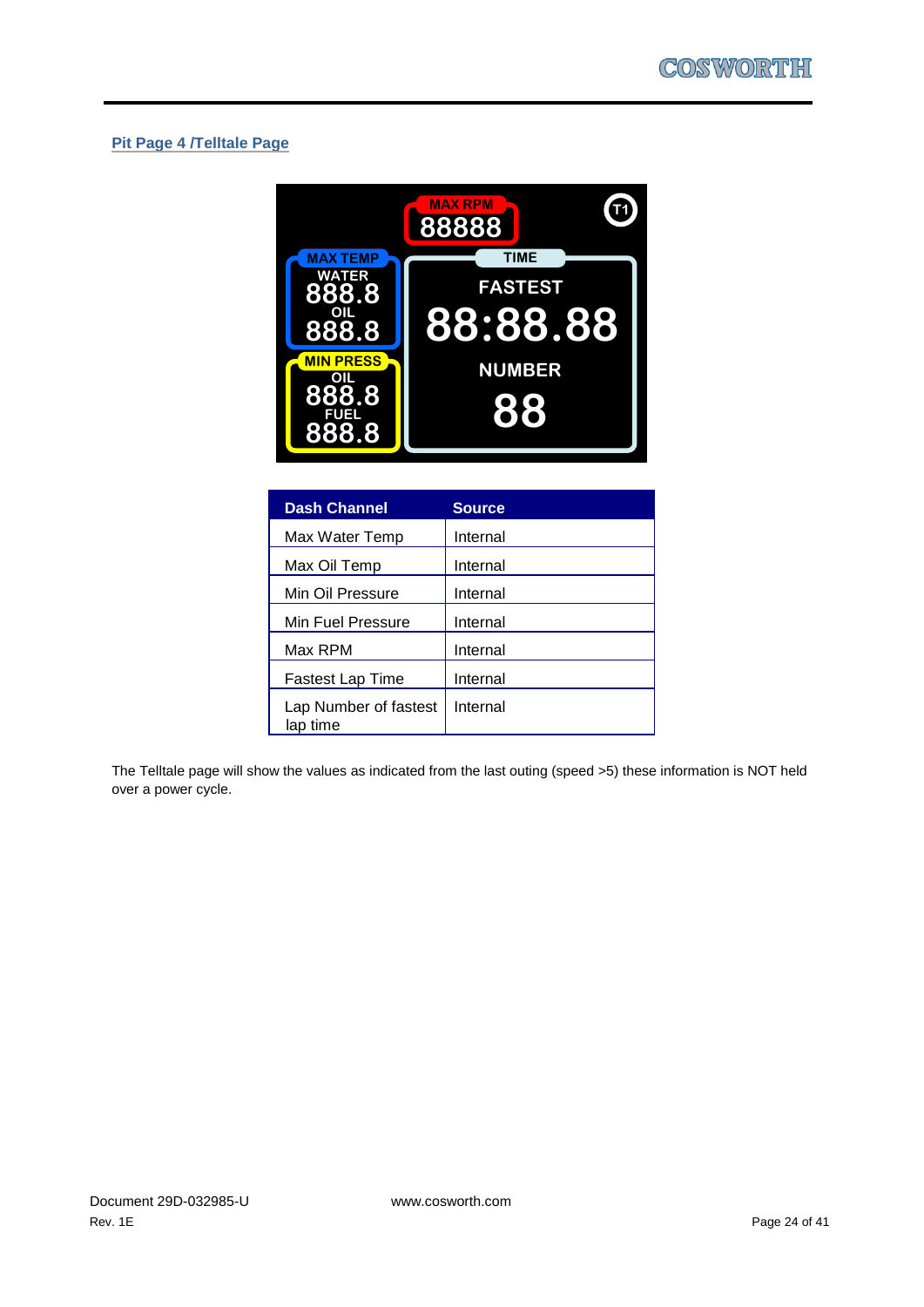### <span id="page-24-0"></span>**Race Pages**

Race Pages are pages that are only available when the vehicle speed is greater than 5kph, the pages should function in a circular manor. 1-2, 2-1. Once the speed is less than 5 kph they will no longer be available, unless the speed increases back above 5kph. Speed should be taken from the channel car\_Speed (message 0x170 bits 48-63). When entering Race mode the dash will always start on Race page 1.

### **Race Page 1**



| <b>Dash Channel</b> | <b>CAN Name</b>   | <b>Message</b>   |
|---------------------|-------------------|------------------|
| Oil Pressure        | EOP               | 0x128 Bits 0-15  |
| Water Temp          | <b>ECT</b>        | 0x110 Bits 16-31 |
| CAL L               | Internal          |                  |
| CAL R               | Internal          |                  |
| <b>RPM</b>          | <b>RPM</b>        | 0x170 Bits 0-15  |
| Gear                | Gear              | 0x188 Bits 16-31 |
| Last Lap            | Previous Lap Time | 0x1A8 Bits 32-47 |
| Lap Number          | Lap Number        | 0x1B0 Bits 32-47 |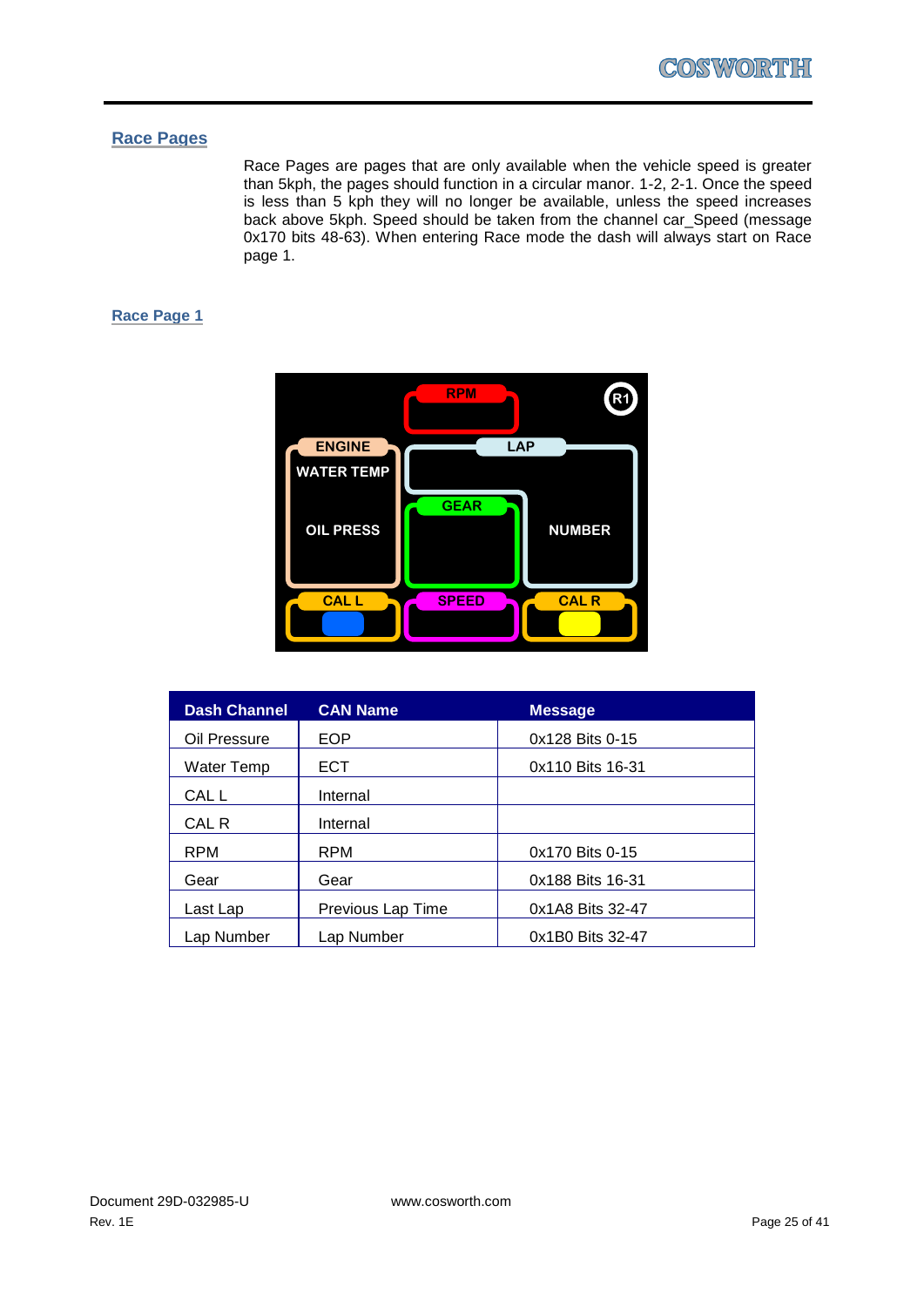### **Race Page 2**



| <b>Dash Channel</b> | <b>CAN Name</b>   | <b>Message</b>   |
|---------------------|-------------------|------------------|
| Oil Pressure        | EOP               | 0x128 Bits 0-15  |
| Water Temp          | <b>ECT</b>        | 0x110 Bits 16-31 |
| CAL L               | Internal          |                  |
| CAL R               | Internal          |                  |
| <b>RPM</b>          | <b>RPM</b>        | 0x170 Bits 0-15  |
| Gear                | Gear              | 0x188 Bits 16-31 |
| Last Lap            | Previous Lap Time | 0x1A8 Bits 32-47 |
| Ref                 | Ref Lap Time      | 0x1B0 Bits 32-47 |
| <b>Diff</b>         | Seg Time Diff     | 0x1A8 Bits 48-63 |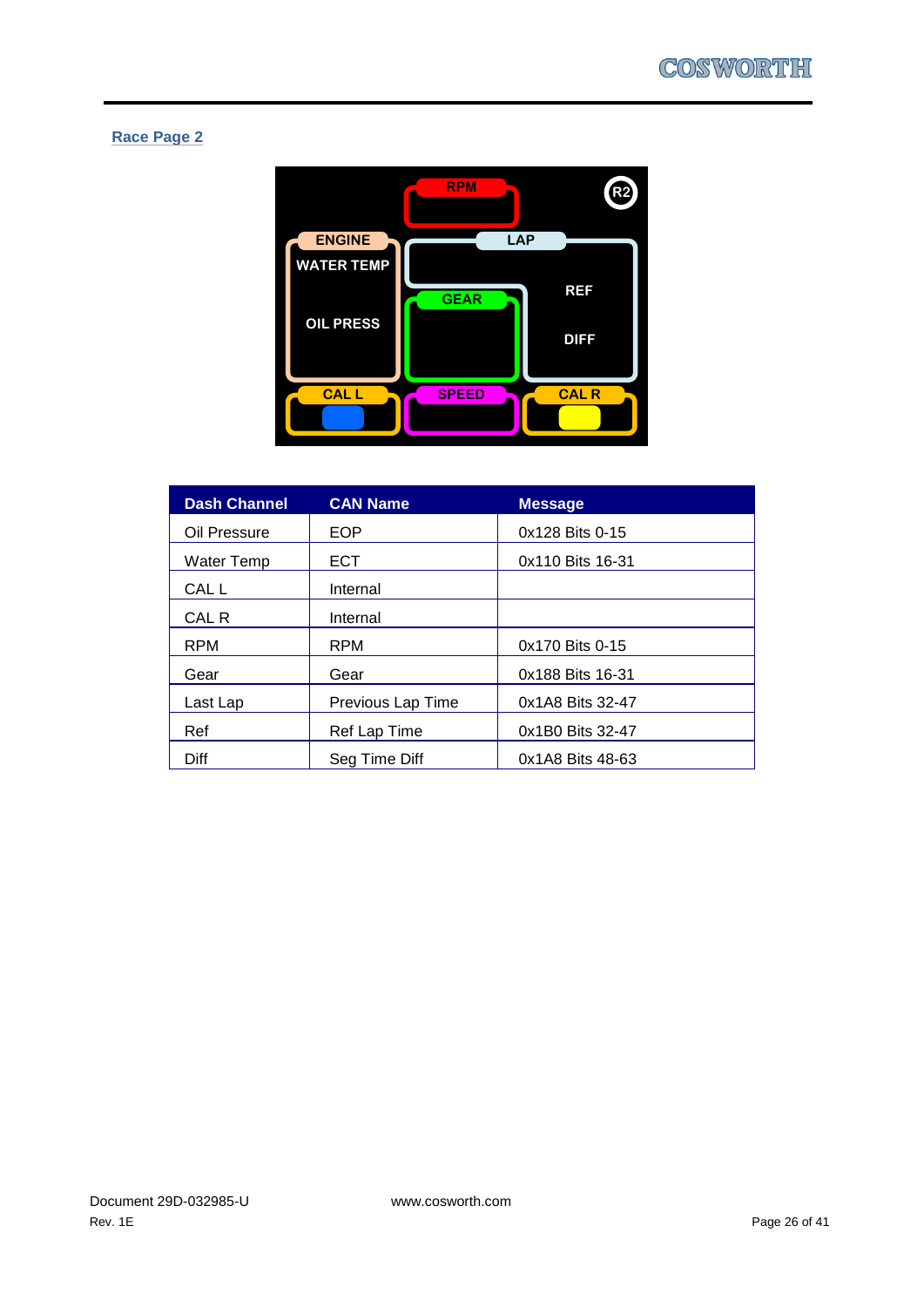### <span id="page-26-0"></span>**Alarm Overlay Layouts**

Alarm overlays are displays that only display the information shown; the other areas show whatever information is required by the current page. The user is able to change page with an overlay active and whatever information is shown outside the area of the overlay will change. The alarms are triggered by the channel Alarms (message 0x1A8bits 0-15) each of the alarms comes from a single bit. If multiple alarms are true the dash will scroll through them all at a rate of 0.5Hz. The Alarm overlays will stay present until the Cosworth system stops sending them out at which point they will be removed as they are no longer active or have been acknowledged.

All alarms and overlays will display the unit as shown in the channel decode.

### <span id="page-26-1"></span>**EOP L Alarm**

Alarms channel bit  $0 == 1$ , the channel value that needs to be displayed will come from the channel EOP (Message 0x128 bits 0-15), 1 decimal place will be shown.

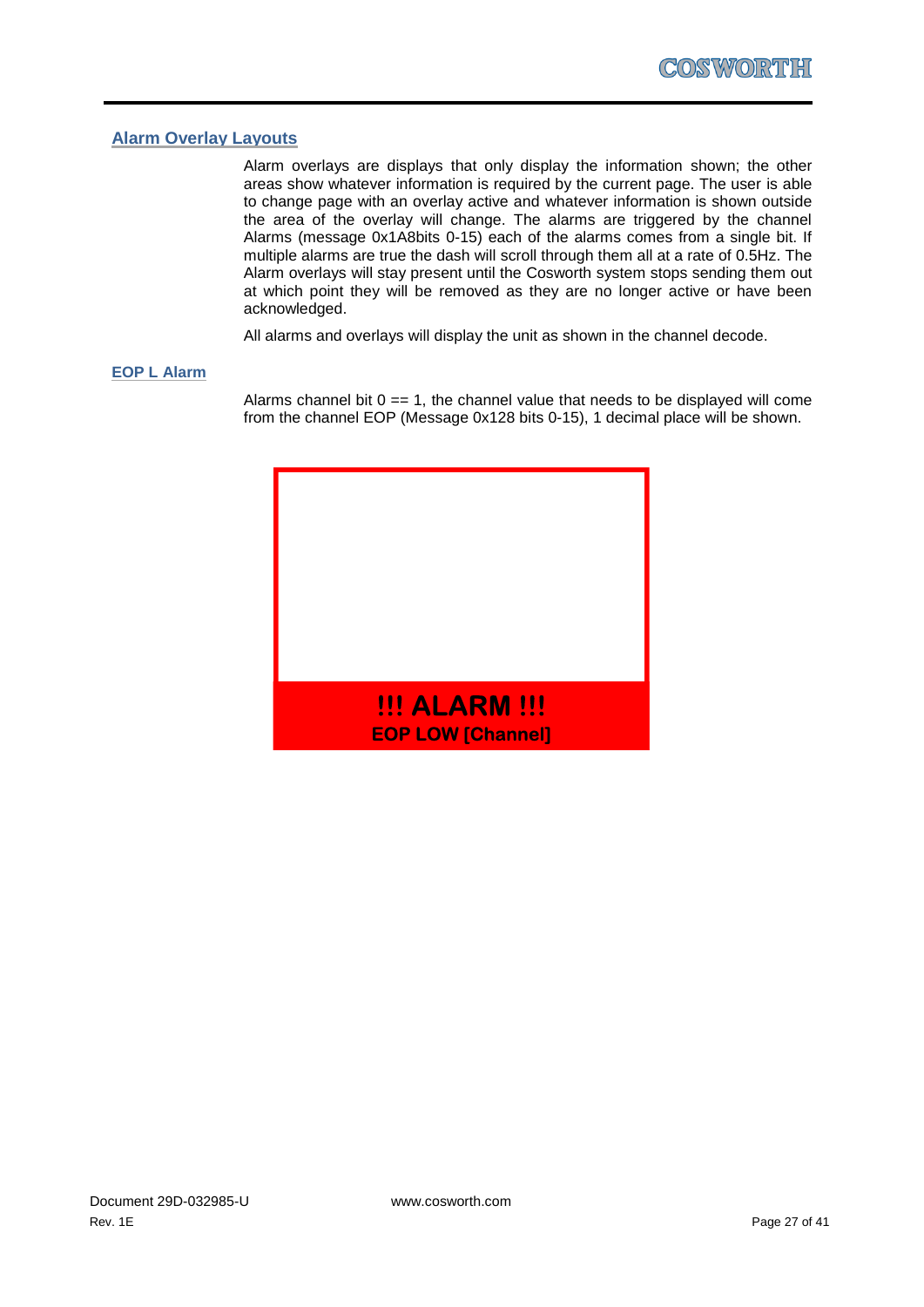### <span id="page-27-0"></span>**ECT H Alarm**

Alarms channel bit  $1 == 1$ , the channel value that needs to be displayed will come from the channel ECT (Message 0x110 bits 32-47) , 1 decimal place will be shown.



### <span id="page-27-1"></span>**ECP L Alarm**

Alarms channel bit  $2 == 1$ , the channel value that needs to be displayed will come from the channel ECP (Message 0x130 bits 16-31) , 1 decimal place will be shown.

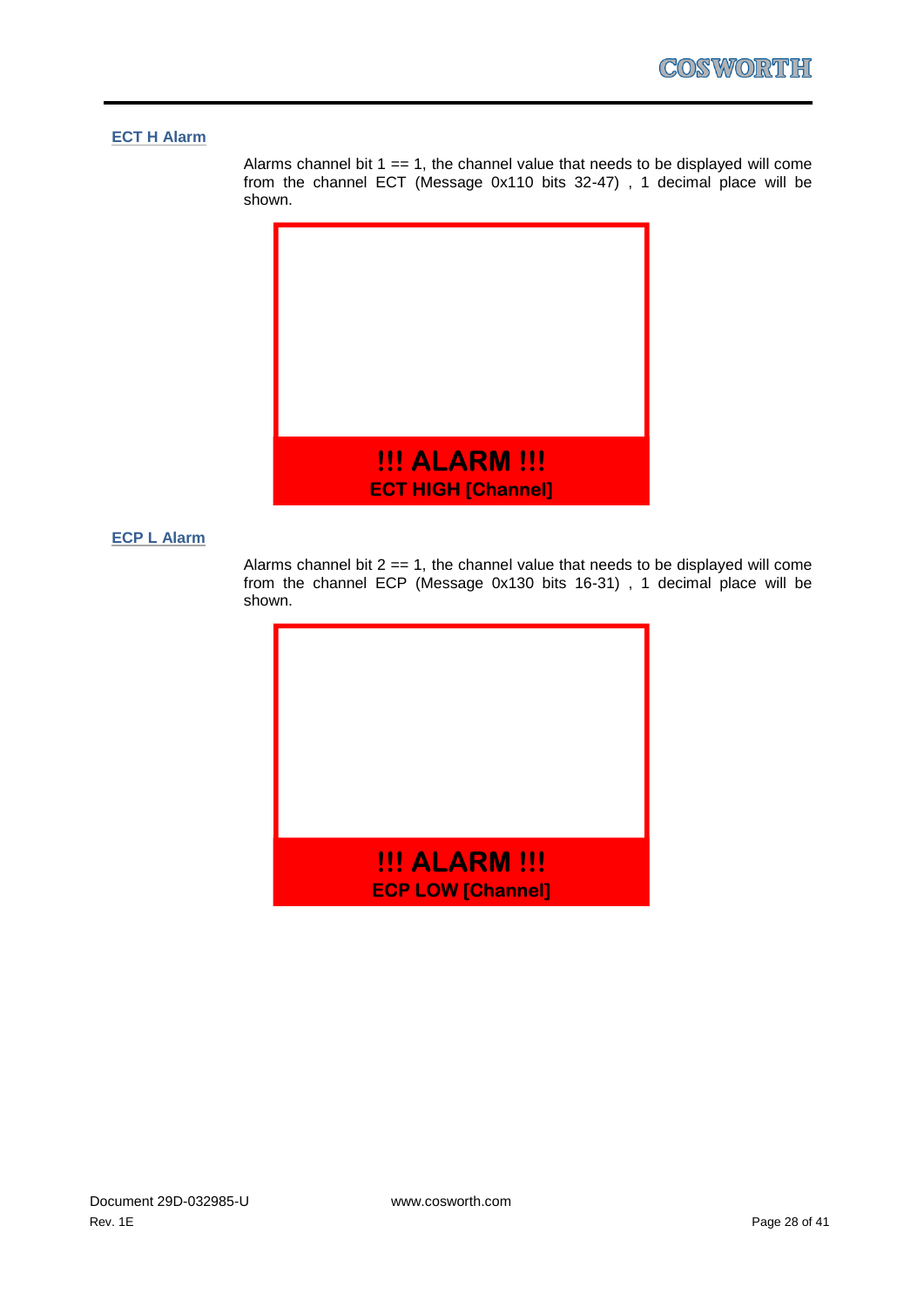### <span id="page-28-0"></span>**FP L Alarm**

Alarms channel bit  $3 == 1$ , the channel value that needs to be displayed will come from the channel FP (Message 0x128 bits 16-31) , 1 decimal place will be shown.



### <span id="page-28-1"></span>**ECT L Alarm**

Alarms channel bit  $4 == 1$ , the channel value that needs to be displayed will come from the channel ECT (Message 0x110 bits 32-47) , 1 decimal place will be shown.

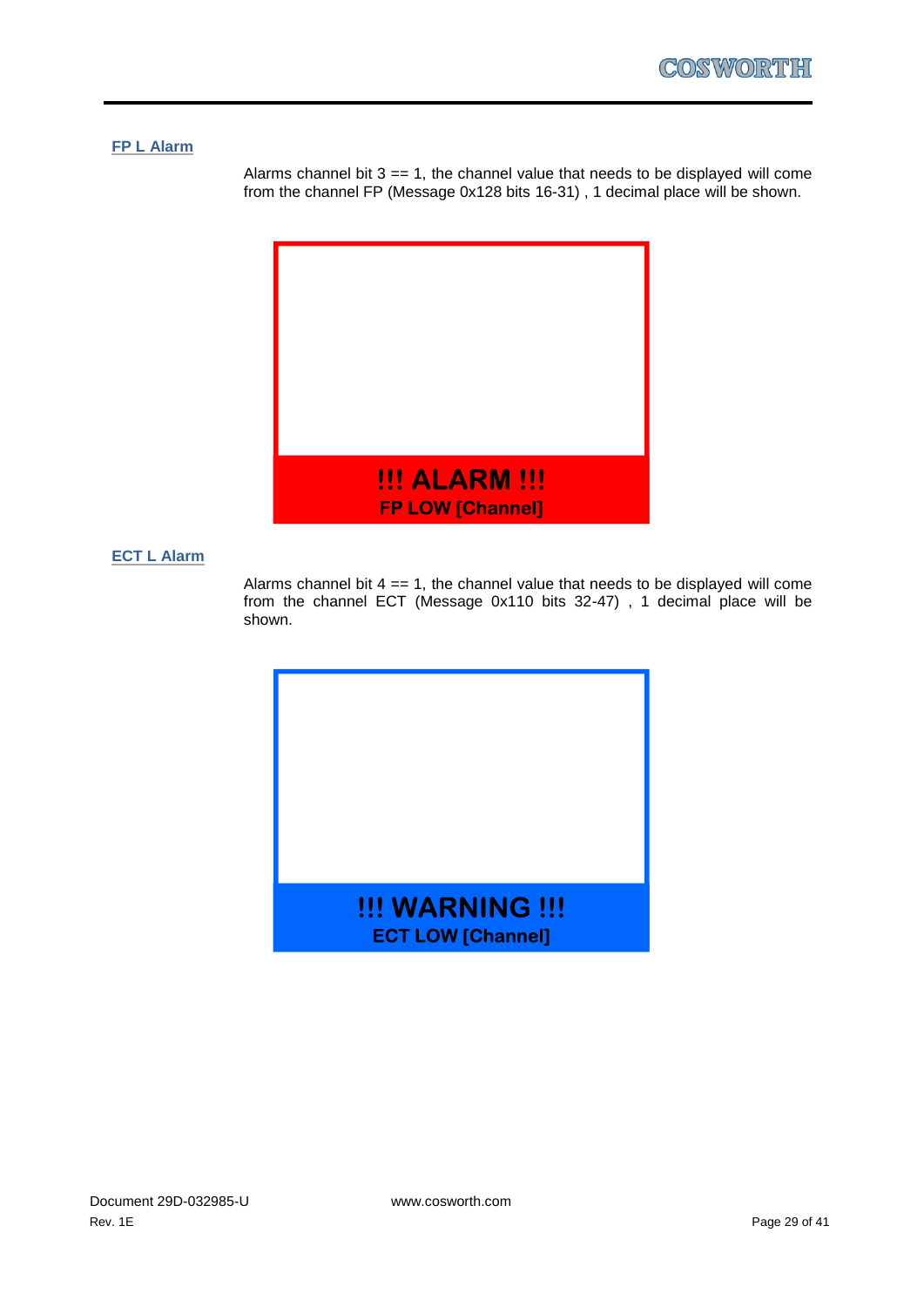### <span id="page-29-0"></span>**EOP H Alarm**

Alarms channels bit  $5 == 1$ , the channel value that needs to be displayed will come from the channel EOP (Message 0x128 bits 0-15) , 1 decimal place will be shown.



### <span id="page-29-1"></span>**ECP H Alarm**

Alarms channel bit  $6 == 1$ , the channel value that needs to be displayed will come from the channel ECP (Message 0x130 bits 16-31), 1 decimal place will be shown.

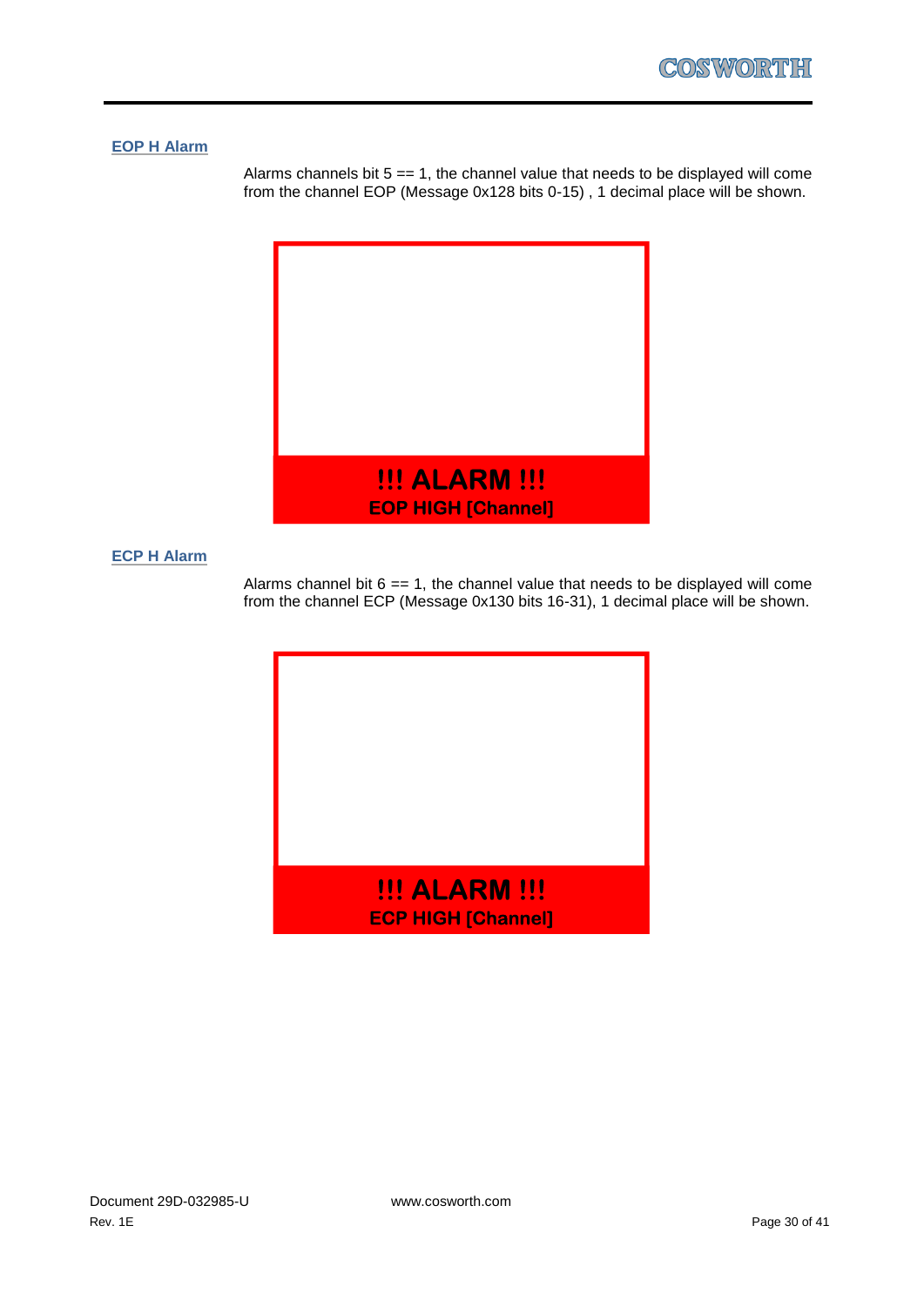### <span id="page-30-0"></span>**VBatt L Alarm**

Alarms channel bit  $7 == 1$ , the channel value that needs to be displayed will come from the channel Vbat (Message 0x178 bits 32-47), 2 decimal place will be shown.



### <span id="page-30-1"></span>**EOT H Alarm**

Alarms channel bit  $8 == 1$ , the channel value that needs to be displayed will come from the channel EOT (Message 0x110 bits 32-47), 2 decimal place will be shown.

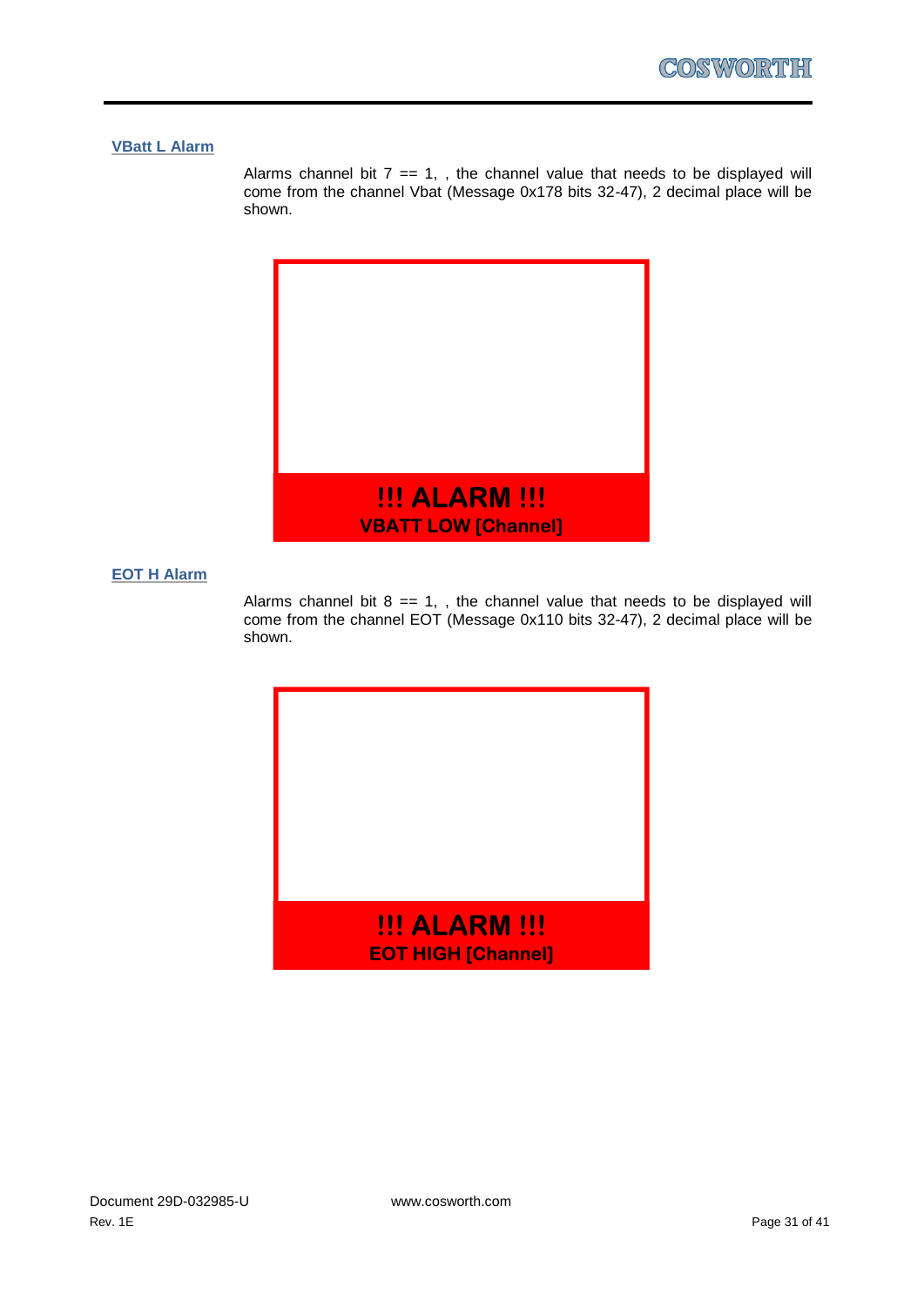### <span id="page-31-0"></span>**FRP L Alarm**

Alarms channel bit  $9 == 1$ , the channel value that needs to be displayed will come from the channel FRP (Message 0x128 bits 32-47), 2 decimal place will be shown.



### <span id="page-31-1"></span>**FRP H Alarm**

Alarms channel bit 10 == 1, , the channel value that needs to be displayed will come from the channel FRP (Message 0x128 bits 32-47), 2 decimal place will be shown.

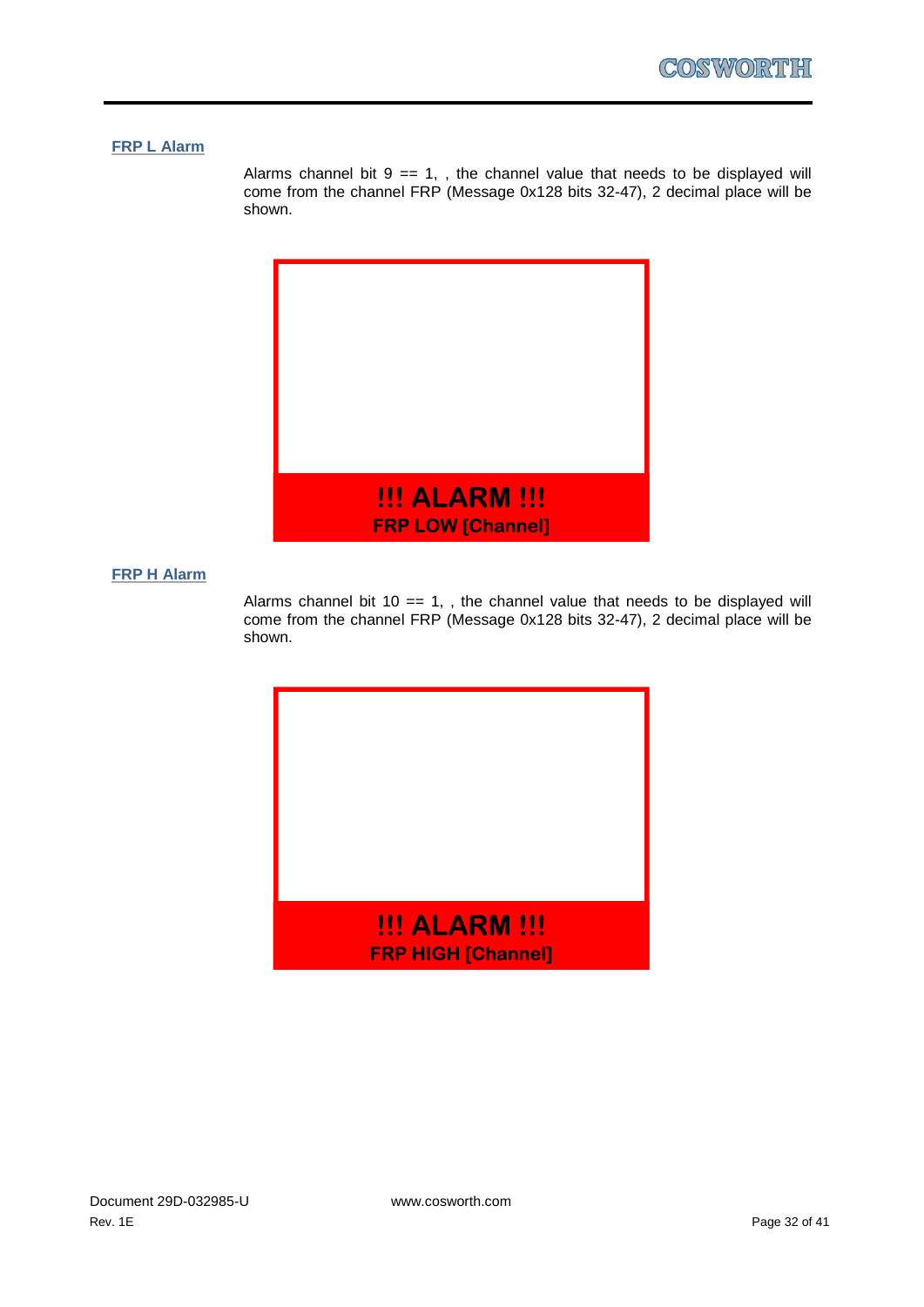### <span id="page-32-0"></span>**CCP H Alarm**

Alarms channel bit  $11 == 1$ , the channel value that needs to be displayed will come from the channel CCP (Message 0x130 bits 0-15), 2 decimal place will be shown.



### <span id="page-32-1"></span>**TEX H Alarm**

Alarms channel bit  $12 == 1$ , the channel value that needs to be displayed will come from the channel TEX1 (Message 0x118 bits 0-15), 0 decimal place will be shown.

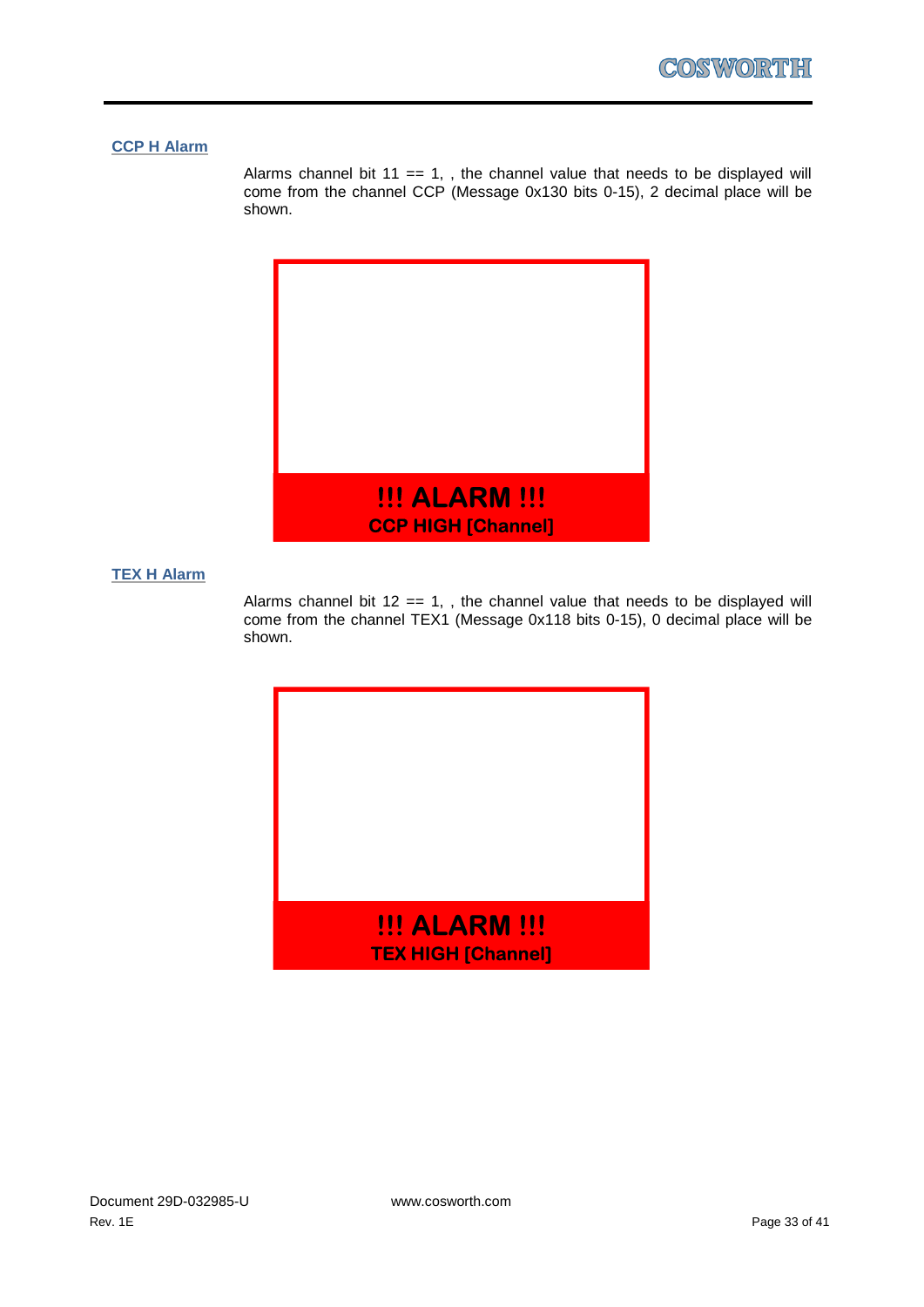### <span id="page-33-0"></span>**GBT L Alarm**

Alarms channel bit  $14 == 1$ , the channel value that needs to be displayed will come from the channel GBT (Message 0x1A0 bits 0-15), 2 decimal place will be shown.



### <span id="page-33-1"></span>**GBT H Alarm**

Alarms channel bit 15 == 1, , the channel value that needs to be displayed will come from the channel VBATT (Message 0x178 bits 32-47), 2 decimal place will be shown.

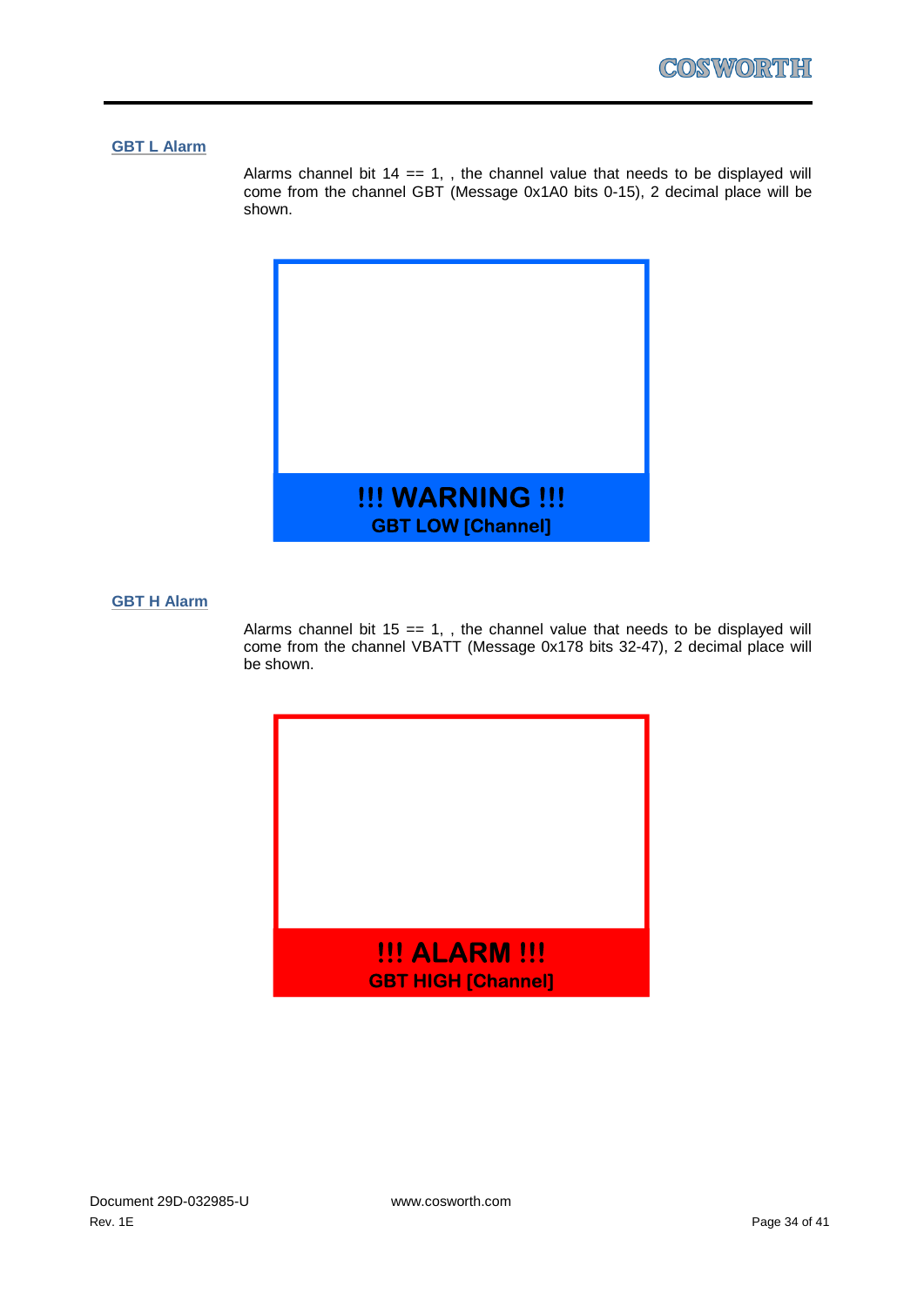### <span id="page-34-0"></span>**VBATT H Alarm**

Alarms channel bit  $15 == 1$ , the channel value that needs to be displayed will come from the channel VBATT (Message 0x178 bits 32-47), 2 decimal place will be shown.

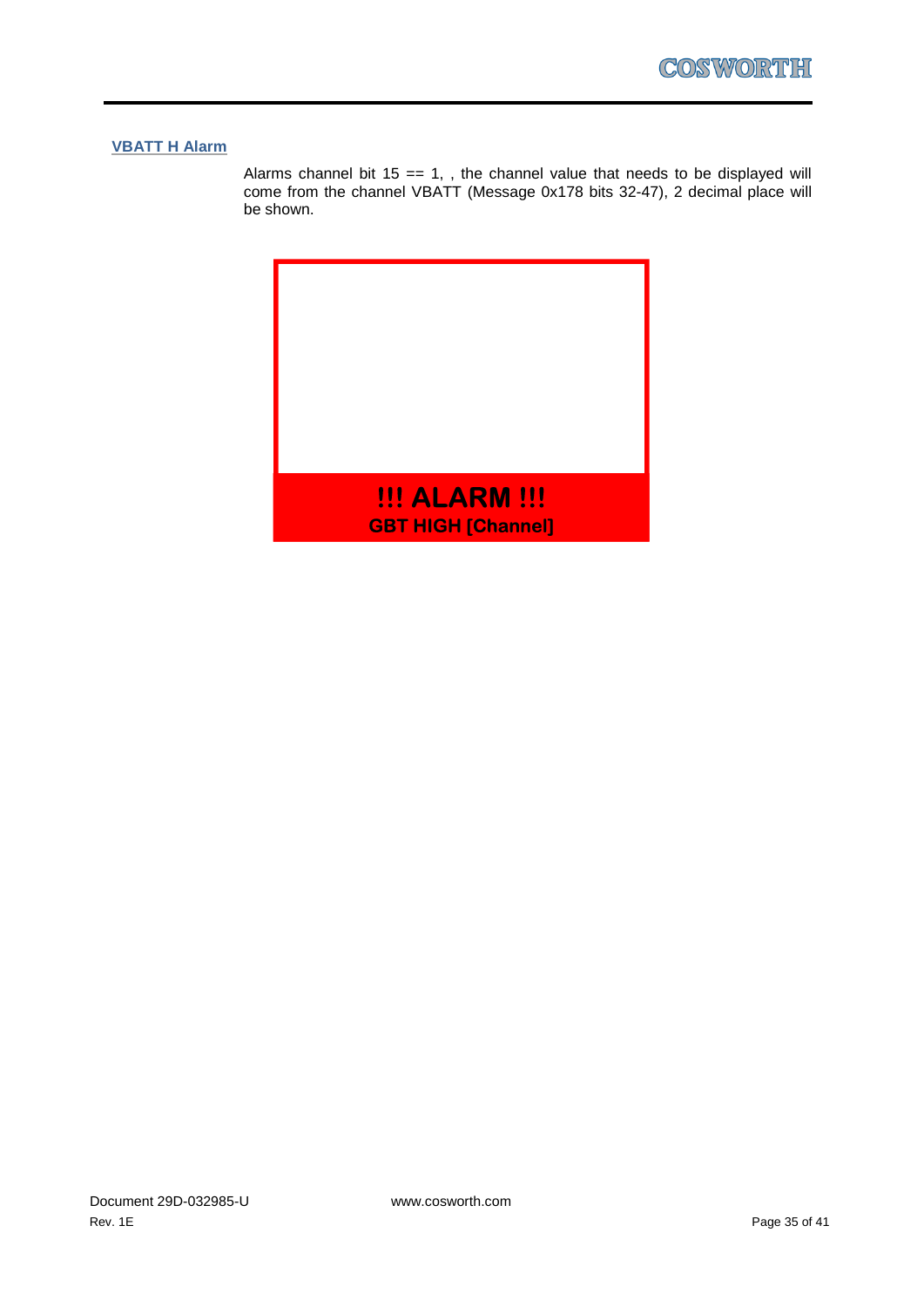### <span id="page-35-0"></span>**General Overlay Layouts**

General overlays are displays that only display the information shown; the other areas show whatever information is required by the current page. General Overlays can be trigger at any time, if an alarm is active they will show on TOP. The user is be able to change page with an overlay active and whatever information is shown outside the area of the overlay will change. The overlays have a priority as shown in the order below, Priority 1 is the highest.

#### <span id="page-35-1"></span>**Pit Limit**

This overlay is triggered if the channel Comb\_Sw\_On Bit  $0 == 1$  (message  $0x190$ bits 16-31). Priority 1, the channel value that needs to be displayed will come from the channel Car\_Speed (Message 0x170 bits 48-63), 1 decimal place will be shown.

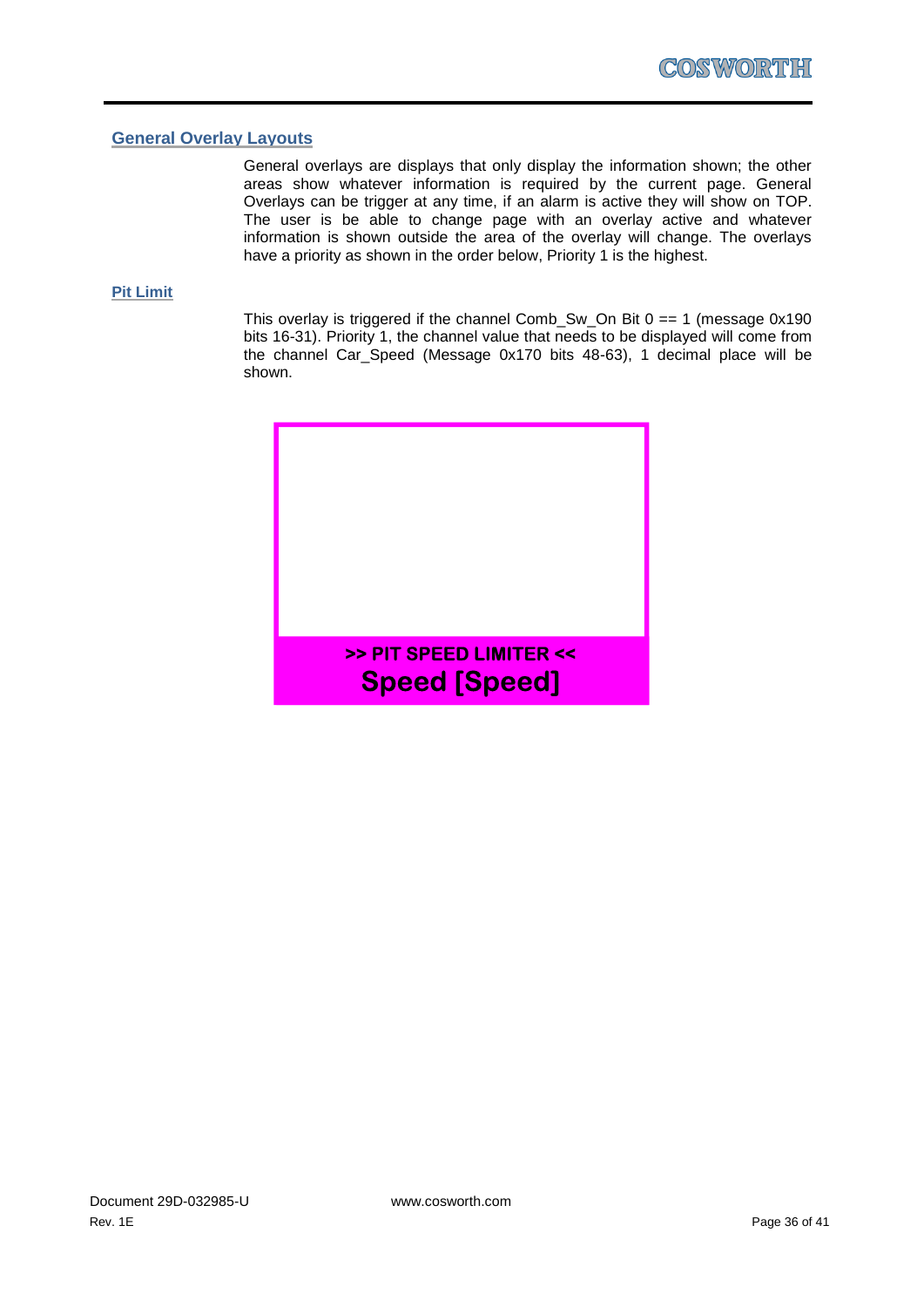### <span id="page-36-0"></span>**Detent Switch**

This overlay is triggered if the channel CombUpDownShift Bit 10 == 1 (message 0x168 bits 0-15). Priority 2



### <span id="page-36-1"></span>**Rain Light**

This overlay is triggered if the channel Comb\_Sw\_On Bit  $5 == 1$  (message  $0x190$ bits 16-31), Priority 3.

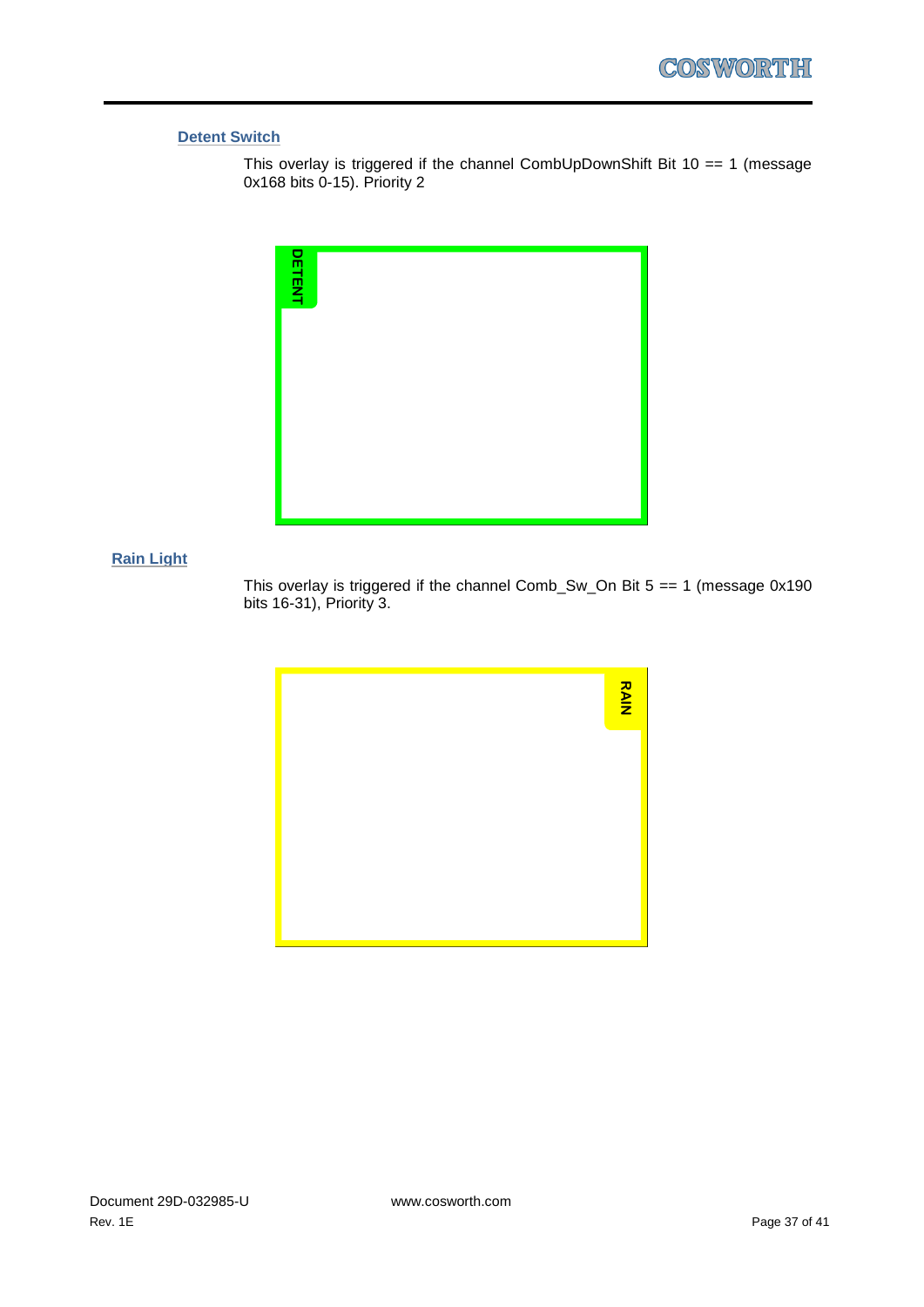### <span id="page-37-0"></span>**FBW AutoCal Overlay**

FBW AutoCal Overlays are a series of displays to aid in the calibration of the Fly By Wire. The following are displayed when the channel value is true.

#### **FBW Autocal 1**

This overlay is triggered if the channel autoCalCode == 100 (message 0x180 bits 32-47).



### **FBW Autocal 2**

This overlay is triggered if the channel autoCalCode == 200 (message 0x180 bits 32-47).

## **FBW Learn In Progress**

**Pump Throttle Pedal Twice**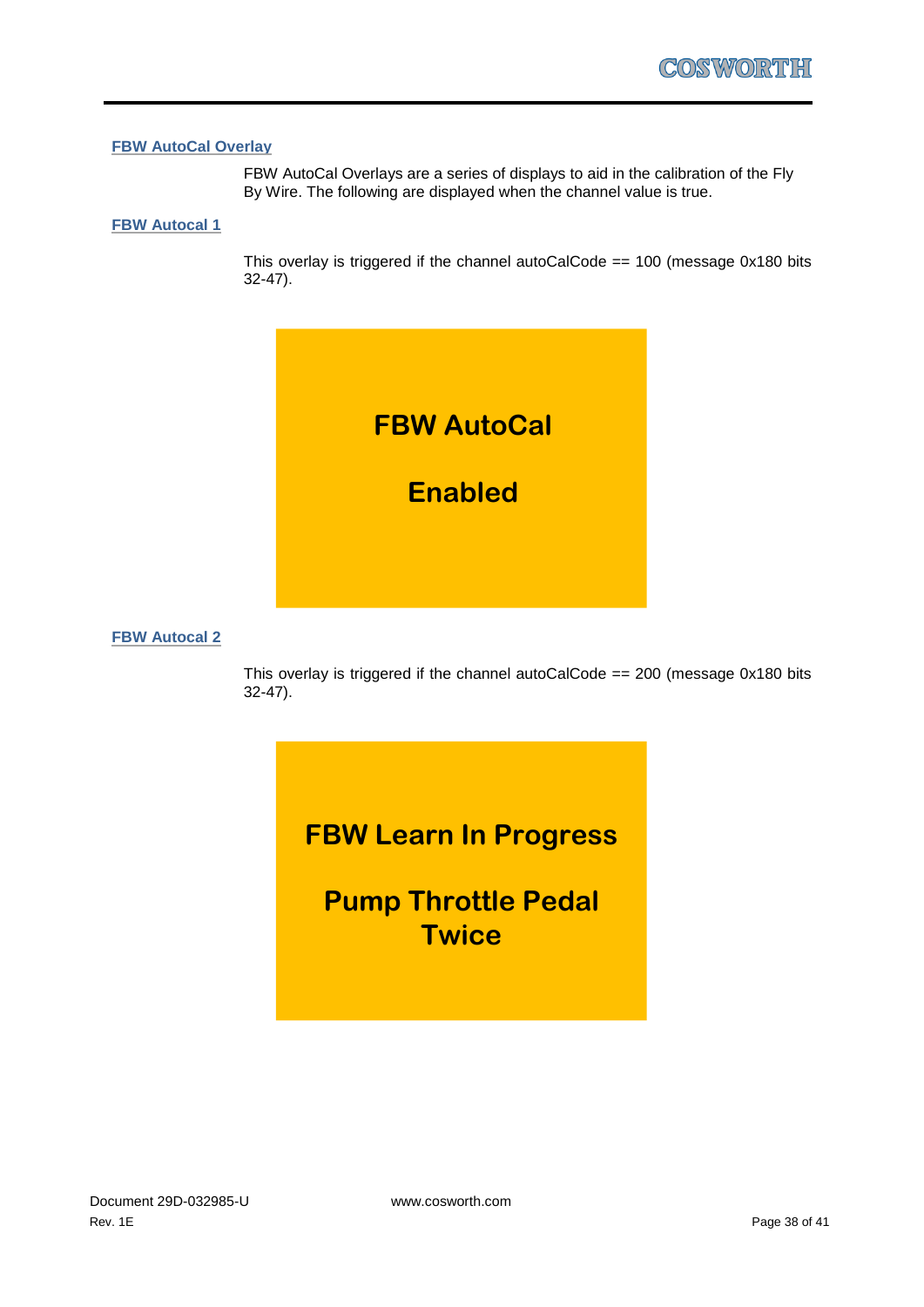**FBW Autocal 3**

This overlay is triggered if the channel autoCalCode  $== 300$  (message 0x180 bits 32-47).



### **FBW Autocal 4**

This overlay is triggered if the channel autoCalCode == 400 (message 0x180 bits 32-47).

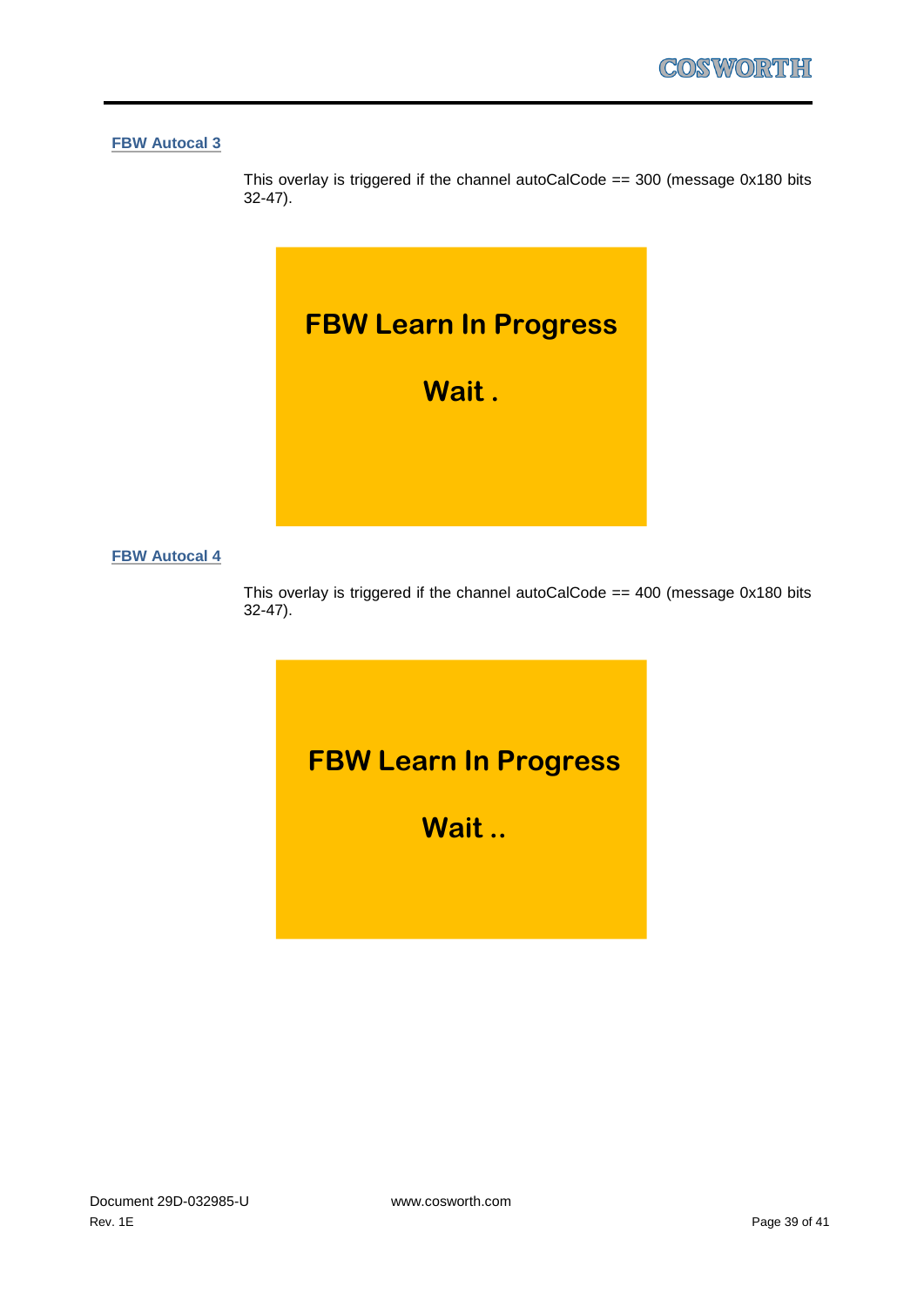#### **FBW Autocal 5**

This overlay is triggered if the channel autoCalCode  $== 500$  (message 0x180 bits 32-47).



### **FBW Autocal 6**

This overlay is triggered if the channel autoCalCode ==  $600$  (message 0x180 bits 32-47). This display will self-cancel after 30 seconds of being active.

**FBW Learn In Progress**

**AutoCal FAILED**